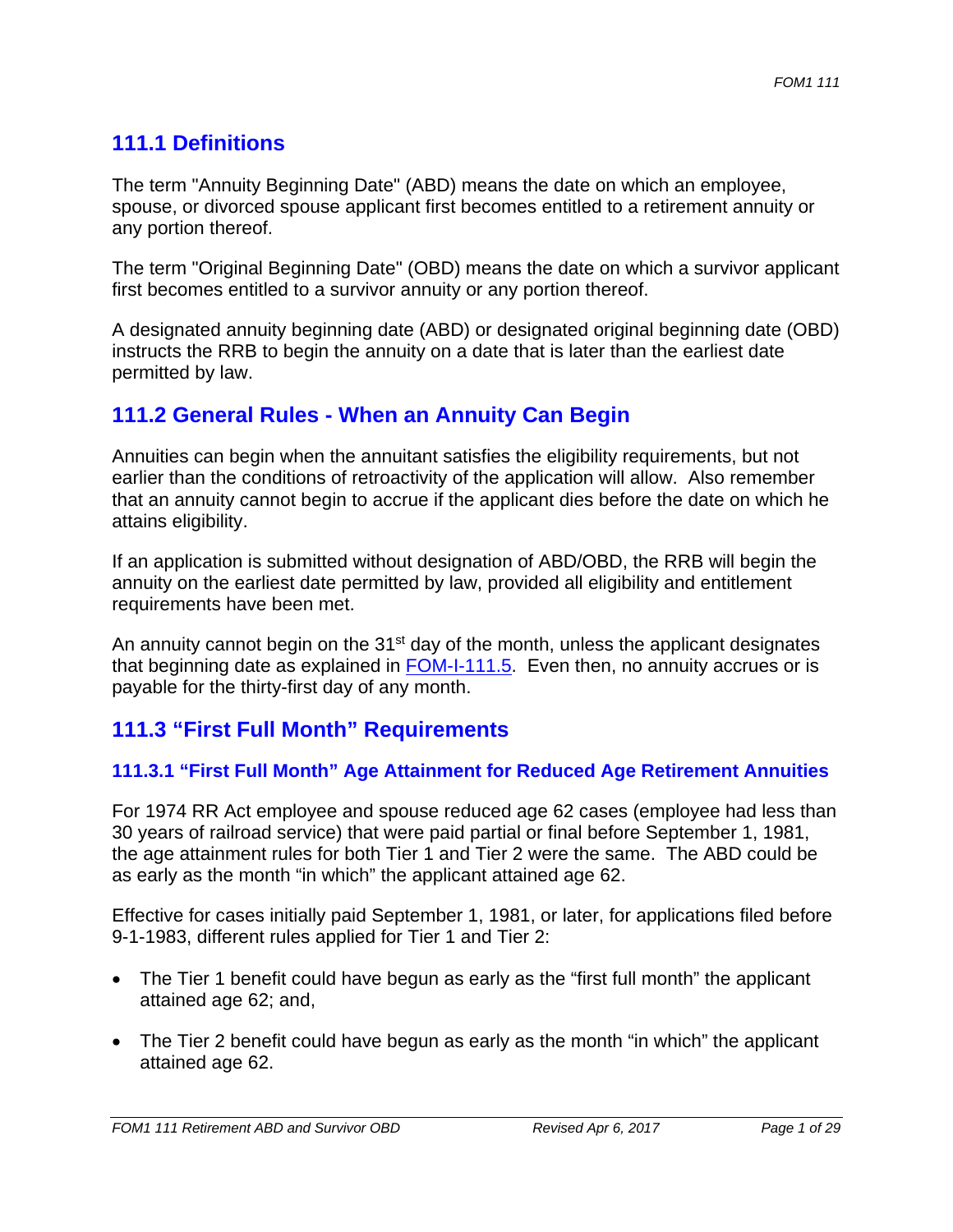The 1983 RR Act Conforming Amendments made the age attainment rules for both Tier 1 and Tier 2 the same effective with reduced age 62 retirement applications filed 9- 1-1983 or later. The annuity (Tier 1 and Tier 2) could begin as early as the "first full month" the applicant attained age 62.

## **111.3.2 Date Applicant Attains a Given Age**

Remember that "the day an employee, spouse or survivor attains a given age" means the day before that person's actual date of birth.

This can affect the "first full month" requirement for retirement and survivor annuities. If the birthday is on the first or second day of the month, the birth month is the first full month the person attains age 60 or 62.

Example 1 - An employee whose date of birth is 2-1-1943 attained age 62 on 1-31- 2005. February 2005 is the first full month the employee is age 62.

Example 2 - An employee whose date of birth is 2-2-1943 attained age 62 on 2-1-2005. February 2005 is the first full month the employee is age 62.

## **111.3.3 "First Full Month" Spouse had Employee's Child-in-Care**

For 1974 RR Act spouse annuities based on having the employee's child-in-care, that were paid partial or final before September 1, 1981, the rules for both Tier 1 and Tier 2 were the same. The ABD could be as early as the month "in which" the spouse had the employee's child-in-care.

Effective for cases initially paid September 1, 1981, or later, for applications filed before 9-1-1983, different rules applied for Tier 1 and Tier 2:

- The Tier 1 benefit could have begun as early as the "first full month" the spouse had the employee's child-in-care; and,
- The Tier 2 benefit could have begun as early as the month "in which" the spouse had the employee's child-in-care.

The 1983 RR Act Conforming Amendments made the effective date for both Tier 1 and Tier 2 the same effective with applications filed 9-1-1983 or later. The annuity (Tier 1 and Tier 2) could begin as early as the "first full month" the spouse had the employee's child-in-care.

## **111.3.4 "First Full Month" 60/30 Age Attainment**

## **A. Reduced Age 60/30 Employee or Spouse 6-1-1989 or Later**

The changes described in this section are effective for reduced age 60/30 employee annuities and reduced age spouse annuities and are based on legal opinion L-89-28.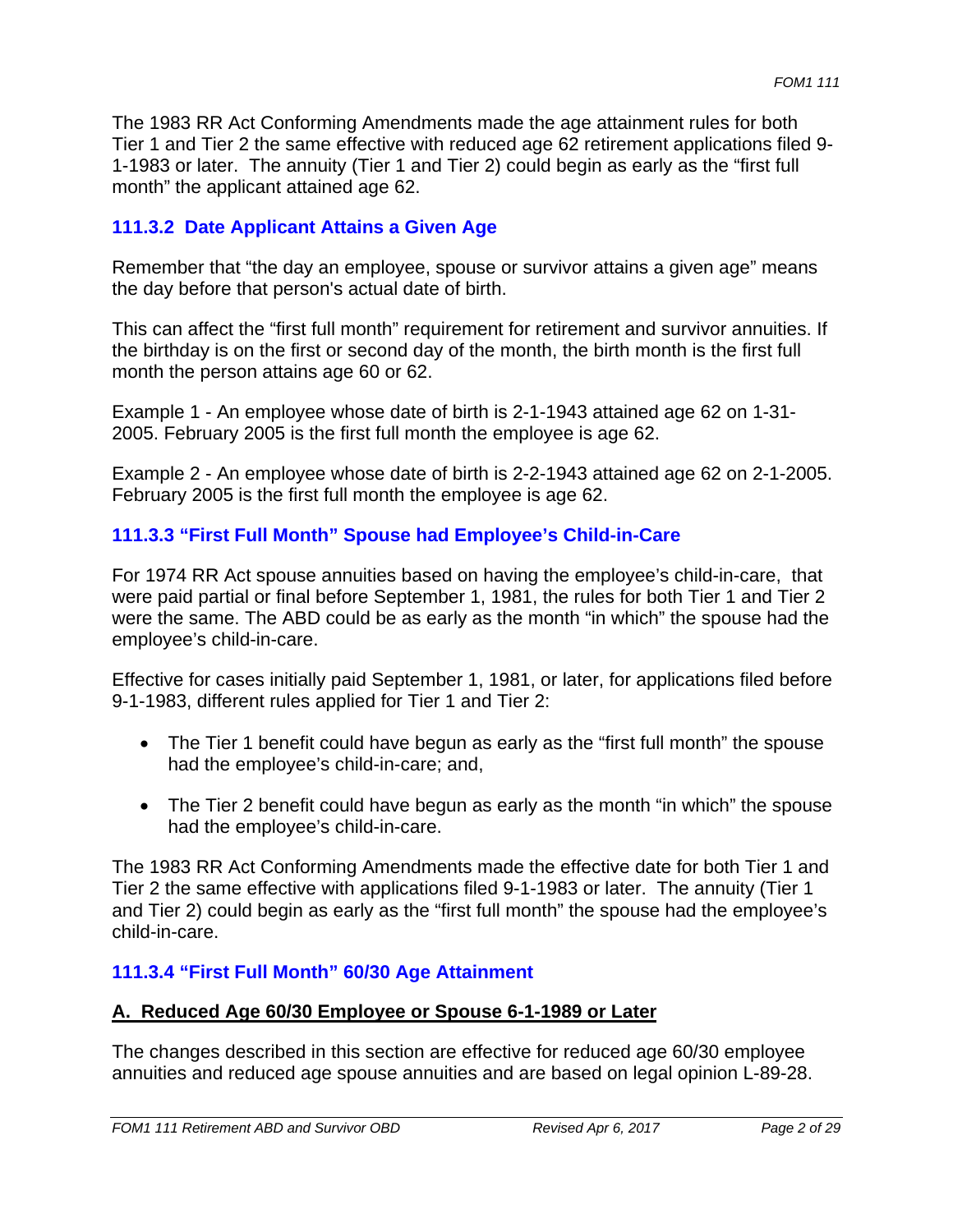If the employee was paid a reduced age 60/30 annuity before 1-1-2002, the employee's age requirement was age 60. If the employee's date of birth (DOB) was 6-2-1929 or earlier, the age requirement was met in the month "in which" the employee attained age 60. If the employee's DOB was 6-3-1929 or later, the employee must have met the age 60 requirement for a "full month".

If the employee was paid a reduced age 60/30 annuity or the employee was a 60/30 disability annuitant with an ABD 7-1-1984 or later, the spouse's age requirement for a reduced-age 60/30 spouse annuity was age 60. If the spouse's DOB was 6-2-1929 or earlier, the age requirement was met in the month "in which" the spouse attained age 60. If the spouse's DOB was 6-3-1929 or later, the spouse must have met the age 60 requirement for a "full month."

### **B. Full Age 60/30 Spouse 11-1989 or later**

The changes for spouse 60/30 annuities described in this section are based on legal opinion L-89-28 and the month in which the Bureau of Field Service advised the district offices of this procedure.

If the employee was paid a full 60/30 age and service annuity or the employee was a 60/30 disability annuitant with an ABD before 7-1-1984, the spouse age requirement for a full age 60/30 spouse annuity was age 60. If the spouse's DOB was 11-2-1929 or earlier, the age requirement was met in the month "in which" the spouse attained age 60. If the spouse's DOB is 11-3-1929 or later, the spouse must have met the age 60 requirement for a "full month."

From July 1984 through December 2001, the employee age requirement for a full 60/30 annuity was met in the month "in which" the employee attained age 62. Therefore, L-89- 28 did not affect those employees.

Under the Railroad Retirement and Survivors Improvement Act of 2001 (RRSIA) effective January 1, 2002 or later, the age requirement for an employee or spouse full 60/30 annuity is to have attained age 60 for a "full month."

## **111.4 Factors Applicant Should Consider When Designating ABD**

The field office should advise applicants to designate an ABD/OBD if a later ABD/OBD is more advantageous. However, without the applicant's approval, the RRB has no authority to establish an ABD/OBD that is any later than the earliest date permitted by law.

Before an applicant designates their ABD/OBD, discuss any or all of the following factors, plus any known local or ascertainable factors so that the applicant can make an informed choice of the most advantageous annuity beginning date. Do not choose the ABD for the applicant. Confine your role to that of a source of information. All factors pertaining to Retirement ABD and Survivor OBD is provided in FOM-1-111.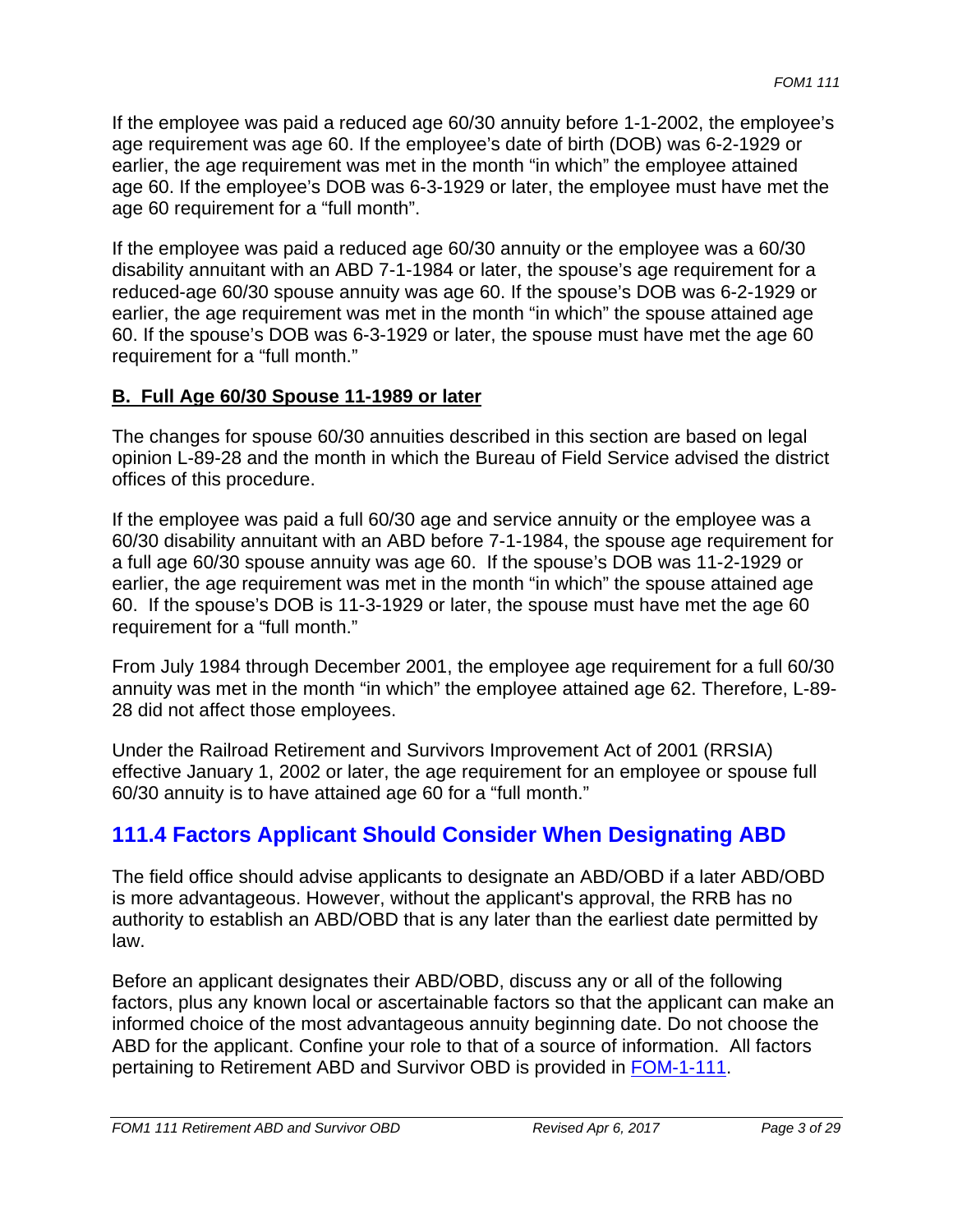## **111.4.1 Reduced Age Annuity Begins at End of Month**

If the earliest ABD permitted by law for a reduced age annuity would fall on the 29th or 30th of a month, advise the applicant that designating the first day of the next month as his ABD may be to his advantage. In retirement cases, if the applicant's 62nd birthday is on or after the third day of the month, the annuity is usually not payable until the first day of the next month, anyway.

Changing the ABD will result in higher annuities payable, because the increase in the annuity rate with one less age reduction month will offset the annuity accrual that would otherwise be payable for one or two days. If the ABD would have been on the 30th, the difference will be recovered in 6 months; if the ABD would have been on the 29th, the difference will be recovered in 1 year.

RASI (Retirement Adjudication System Initial) and the Operations examiner will automatically change the ABD for a reduced age annuity from the 29th or 30th to the first day of the next month. You should consider this when the application is filed in order to properly advise the applicant. Be sure to explain that if (s)he chooses the "earliest date permitted by law", the ABD, in fact, will not be set to the 29<sup>th</sup> or 30th, which would be the "earliest date permitted by law", but to the first day of the following month.

## **111.4.2 60/30 Eligibility Year for Employees Under Age 62**

Under current procedure, the 60/30 employee under age 62 is deemed to be age 62 in the ABD year for purposes of determining the eligibility year for the PIA#1 computation. If a 60/30 employee under age 62 is considering retirement in either December or January, he will usually maximize his and his spouse's benefits if he designates an ABD in January. The later ABD will qualify the employee to be "deemed age 62" in the later eligibility year.

However, an exception applied in 1999 (before the Railroad Retirement and Survivors Improvement Act of 2001) when employees who had an ABD before age 62 were paid reduced age 60/30 annuities. The field offices considered the increase in Full Retirement Age in addition to the eligibility year. If the employee's date last worked – railroad was December 30, 1999, a designated ABD of December 31, 1999, was allowed to provide an ABD month of December 1999 and an age reduction factor of (.2000). However, these annuities did not begin to accrue until January 2000. If these employees had chosen an ABD of January 1, 2000, they would have qualified for the later eligibility year, but the increased age reduction factor would have been (.21667).

## **111.4.3 ABD Month Work Deductions**

When an applicant ends LPE employment in the month of eligibility, discuss the possibility of a designated ABD. By requesting an ABD following the date last worked, the applicant may avoid deductions for LPE and excess earnings. The disadvantage is that the annuity is payable for only part of the month.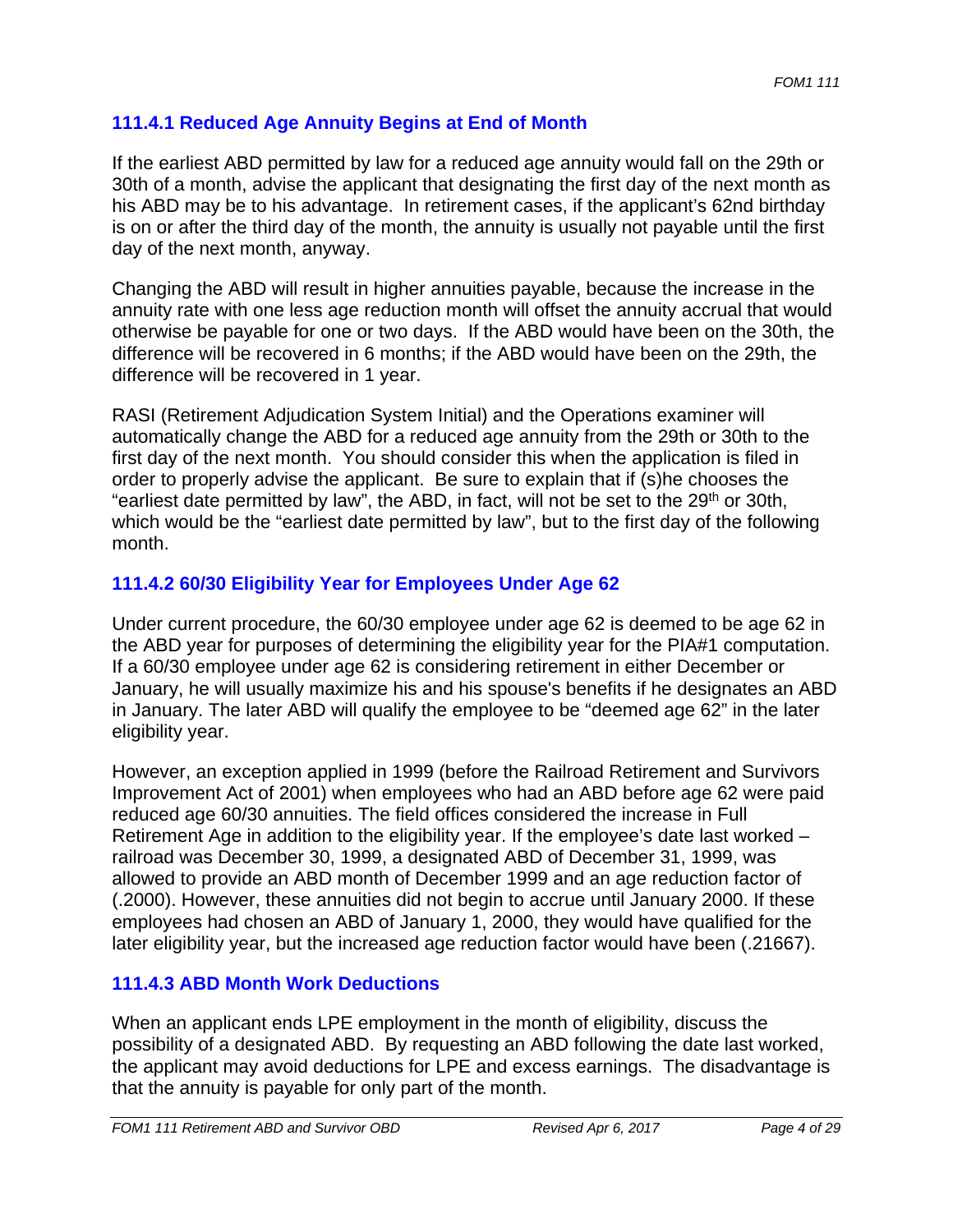Calculate alternative annuity accruals for the ABD month to see whether the earliest ABD or designated ABD produces the higher rate.

EXAMPLE: An employee ends LPE on 12/3/2005, expecting excess earnings for the year and the month of December. His gross tier I is \$350.00. His tier 2 is \$20.00. He is under age 70 and has a work deduction insured status.

With the earliest ABD of 12/1/05, tier I after excess earnings deductions is \$210.00, and tier 2 after LPE work deductions is \$10.00. The accrual for the month is \$220.00.

With a designated ABD of 12/4/05, the employee is not subject to ABD month work deductions. The annuity rate of \$370.00 is multiplied by 27/30, leaving an accrual for the month of \$333.00. In this example, the designated ABD is more advantageous.

### **111.4.4 Disability Medicare**

An earlier ABD for a disability annuitant may mean earlier entitlement to Medicare. A disability annuitant may be eligible for Medicare after being entitled to a disability annuity for 24 months, if all other requirements are met.

### **111.4.5 Pay For Time Lost**

Payment for time lost (in a personal injury case against the railroad) allocated to a specific period will probably affect the ABD. If a settlement for injury is pending, advise the applicant to designate an ABD for the day after the last day of the pay for time lost.

#### **111.4.6 Unemployment or Sickness Insurance Benefits**

Conditions of eligibility for unemployment or sickness insurance benefits under the Railroad Unemployment Insurance Act (RUIA) are outlined in the FOM, Part II. If an applicant appears to be entitled to either of these benefits, he should consider whether he will receive larger benefits under the RUIA or the RRA. The employee should consider:

- 1. Amount of benefits under each Act The amount payable to the employee under the RUIA may be greater than the amount payable to the employee under the RRA. However, if the employee has a spouse who is eligible for a spouse's annuity, the amount payable to the employee and spouse under the RRA may be the greater amount.
- 2. The residual lump-sum If the applicant's life expectancy has been materially shortened, the applicant may wish to claim benefits under the RUIA rather than under the RRA possibly to allow survivors to receive a larger residual lump-sum.

Note: If a surviving widow(er), child, or parent will be entitled to an annuity in the month of the employee's death, the residual will not be immediately payable.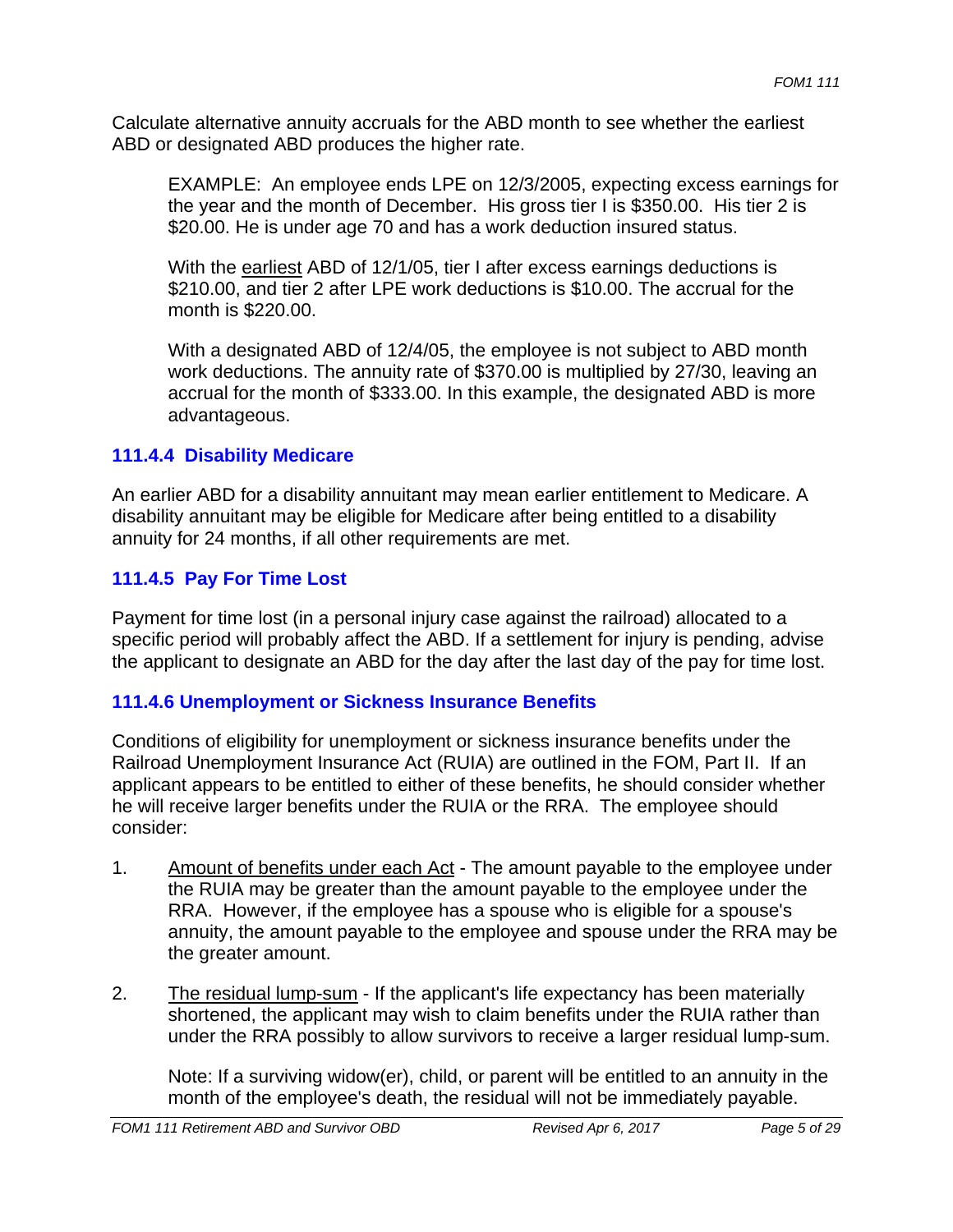3. Employer group health and accident policy - Several employers have group policies which are written by commercial insurance companies. An example is the sickness payments plan administered by the Provident Life and Accident Insurance Company. Generally, benefits from the policy must be repaid for any period in which a retirement annuity is paid. Also consider that payments made under the group policy may have already been adjusted for RUIA sickness insurance benefits.

## **111.4.7 Employer Benefits**

The ABD may affect eligibility for employer pensions, group health and accident insurance, and long and short term disability plans. The employee should consider the requirements of various employer benefits in selecting an ABD.

A major consideration in selecting an ABD is eligibility for the United Health Care Early Retirement Major Medical Benefit Plan. For an employee who retires as an age and service annuitant, a basic eligibility requirement for this plan is that the employee's railroad annuity filing date be on or after his 60th birthday.

A disability annuitant who retires before age 60 may be covered under this health care plan, if he meets the specific disability requirements of the plan. A 60/30 annuitant who has a disability freeze may qualify under the disability requirements of the plan. Applicants with questions about eligibility should contact either United Health Care or their union.

## **111.4.8 Tier 2 Cost of Living Increase**

In order to qualify for the tier 2 cost-of-living (COL) increase in the ABD year, the ABD must be on or before December 1.

#### **111.4.9 RRA Max Cases Before 1983**

Before 1983, if an employee and spouse were entitled to an ABD in either May or June, it was generally advantageous to choose the earlier ABD. This tended to lessen the impact of the RRA maximum reduction because it was considered before the June Tier 1 cost-of-living increase was added.

Note - The Tier 1 COL was changed to December in 1983 and the RRA Maximum was removed from the RR Act effective January 2002.

# **111.5 How Designation of ABD/OBD Can Be Made**

## **111.5.1 Designation on Annuity Application**

An applicant should select the ABD/OBD at the time an application is filed. The APPLE screen APMU250 (Beg Date, Filing Dts, Medicare) asks the applicant if they want the annuity to begin on the earliest date permitted by law.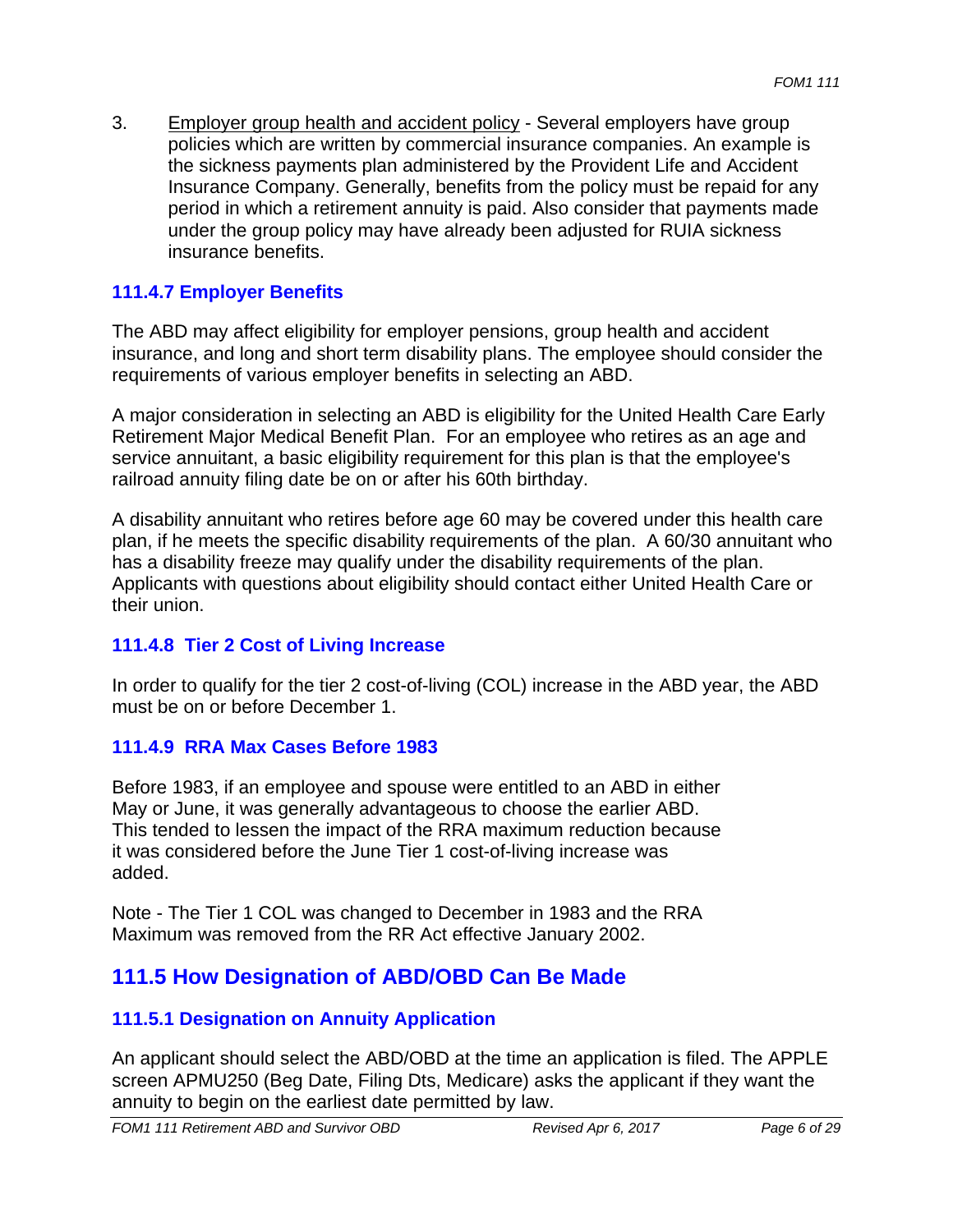If that item is answered "Yes," the applicant is, in effect, asking the RRB to determine the ABD/OBD based on such factors as legislative restrictions, age, service, date last worked, duration of marriage, etc.

If that item is answered "No," the applicant is asked to designate an ABD/OBD on that APPLE screen. If a designated ABD/OBD is earlier than the earliest date permitted by law, the annuity will not begin until the earliest permissible date.

## **111.5.2 Designated ABD/OBD is Indefinite or More Than 3 Months after Filing Date**

If the age and service applicant insists on requesting an ABD/OBD more than 3 months after the date the application is filed or requests an indefinite postponement of the ABD/OBD, Headquarters should deny the application. In the denial letter, inform the applicant that (s)he must file a new application no earlier than 3 months prior to when (s)he is ready to have the annuity begin.

## **111.5.3 Unintelligible Designation**

If an ABD/OBD designation is unintelligible the RRB will start the annuity as of the earliest date permitted by law.

Some examples of unintelligible ABD/OBD designations are two or more contradictory beginning dates shown on the application or related papers or an ABD/OBD is illegible, or so altered that the exact date desired is doubtful.

# **111.6 Work Continued through the Designated ABD**

## **111.6.1 Railroad Service**

## **Retirement Annuities**

When railroad service is continued through the designated ABD, the designated ABD cannot be used. The ABD cannot be earlier than the day following the last day of such service. If a vacation allowance is involved, see FOM-I-330.80.

## **Survivor Annuities**

Entitlement to a survivor annuity is not contingent upon ceasing railroad service. An OBD may be in a period in which the applicant continues working for a railroad employer. However, no annuity is payable to a survivor for any month in which (s)he renders service for compensation as an employee of a railroad employer.

## EXAMPLE

A widow (DOB 01/18/1941) ceases railroad employment 7/2/2006 and files an AA-17 the next day. The earliest OBD permitted by law is 5/1/2006 (FRA), but the annuity is not payable until 8/1/2006 because she was still in railroad service in the months of May through July.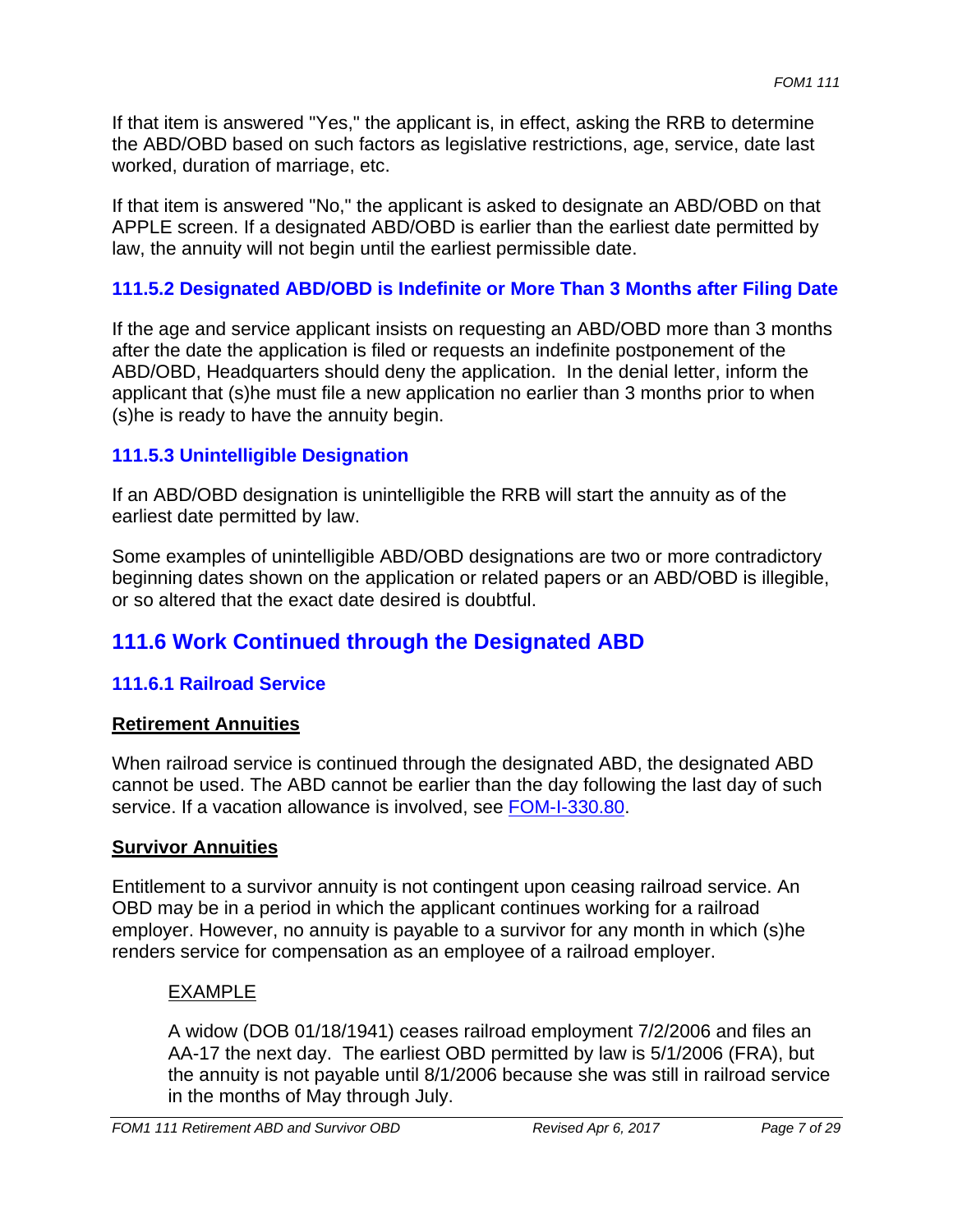In reduced widow(er) annuity cases, the ARF rules that apply to months an annuity is withheld due to excess earnings also apply to months not payable due to railroad employment (see FOM1 1135.35).

### **Dual Annuities**

An applicant eligible for both a retirement and a survivor annuity may decide to file for both at the same time. Because of the difference in beginning date rules, the survivor OBD may be before the retirement ABD, but the survivor annuity payable only after the retirement annuity has already begun.

## EXAMPLE

The widow in the above survivor example also files for her retirement annuity the same day she files for her widow's annuity. The retirement annuity is payable effective with her ABD of 7/3/2006, even though the survivor annuity is not payable until 8/1/2006.

An applicant should not be advised to designate as the OBD the month following the month (s)he ceases railroad employment solely for the reason that the survivor annuity is not payable from the earliest allowable OBD due to that railroad employment. The only exception is in WIMA cases if changing the OBD increases the WIMA amount payable.

#### **111.6.2 Nonrailroad Work**

#### **Retirement Annuities**

Effective 12-1-1988 or later, nonrailroad work has no effect on a designated ABD. However, in retirement cases, nonrailroad employment may be Last Pre-retirement Nonrailroad Employment (LPE) as explained in **FOM1 330.5**.

#### **Survivor Annuities**

Nonrailroad work, as such, has no effect on a designated OBD. However, work deductions will apply and annuity payments may be withheld if the applicant is under FRA and has excess earnings. For a full explanation of survivor work deductions, refer to FOM1 1135.

In WIMA cases, if work deductions prevent payment of an annuity, it may be to the applicant's advantage to delay the OBD until an annuity is actually payable by filing at a later date (or cancelling a filed application).

# **111.7 Changing a Designated ABD/OBD**

## **111.7.1 Before Award**

An applicant has the right to change a previously designated ABD/OBD if: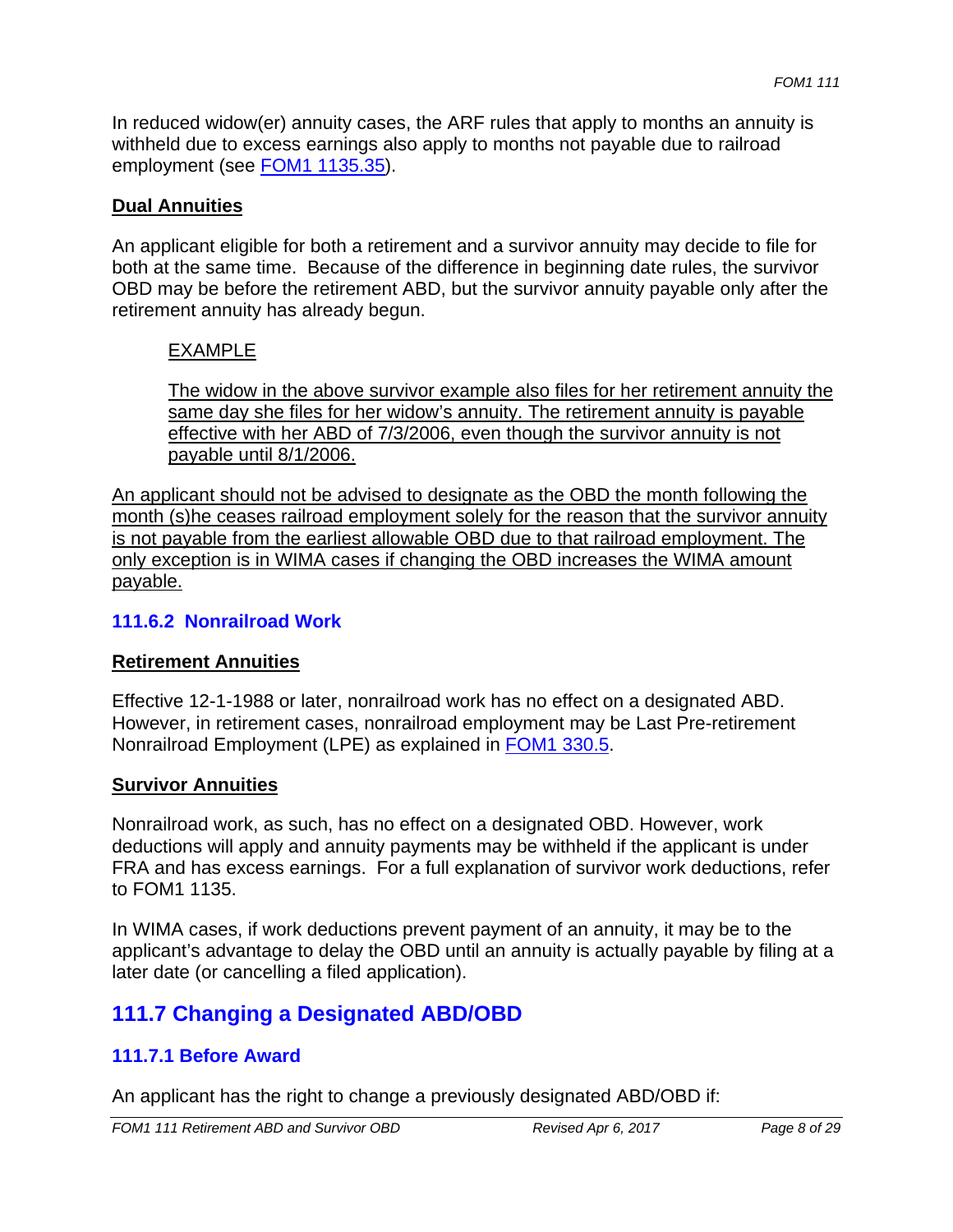- 1. The change is not inconsistent with other provisions of the RR Act or RRB Regulations; and
- 2. The change is requested in writing signed by the applicant or his legal representative; and
- 3. Notice of the change is received on or before the date of the applicant's death.

### **111.7.2 After Award**

If an award has been certified either partially or fully and a final determination of the ABD/OBD has been made, a change in the ABD/OBD is permitted only if it is to the annuitant's advantage to select a different ABD/OBD. See RCM 6.2.41.

HISTORICAL NOTE: If a reduced age and service annuity or disability annuity with an ABD before 7-1-74 has been certified, an employee may neither cancel his application nor request an ABD of July 1, 1974 or later to qualify himself for an unreduced age and service annuity on the basis of having attained age 60 an completed 30 years of service, or to qualify his spouse for an annuity at age 60.

NOTE 1: Changes in the ABD resulting from the use of the SS Act application filing date should be handled according to RCM 5.1.4.

NOTE 2: When a change in ABD is at the request of the annuitant, due process procedures do not apply, even if an overpayment is created by the change. The same is true when an annuitant requests cancellation of the application after annuity payments have been made. See RCM 5.1.31.

## **111.8 Designation of SUP ANN Begin Date**

An employee applicant or annuitant can designate a later beginning date for a supplemental annuity than for a regular annuity even though a separate application is not required for a supplemental annuity. No specific item is provided for such a designation on the APPLE screen APMU250 (Beg Date, Filing Dts, Medicare) itself. A signed statement can be used for this purpose. Notify RBD by email when requesting a designated SUP ANN begin date that is later than the ABD.

## **111.10 Current Employee ABD Rules**

### **111.10 1 Current Rules for All Employees Age and Service Applicants (After Railroad Retirement and Survivors Improvement Act - RRSIA)**

To find the earliest possible age and service employee annuity ABD, locate the column describing the type of age and service annuity. Continue down the column, considering all of the eligibility factors shown. The ABD is the date which corresponds to the latest of the factors.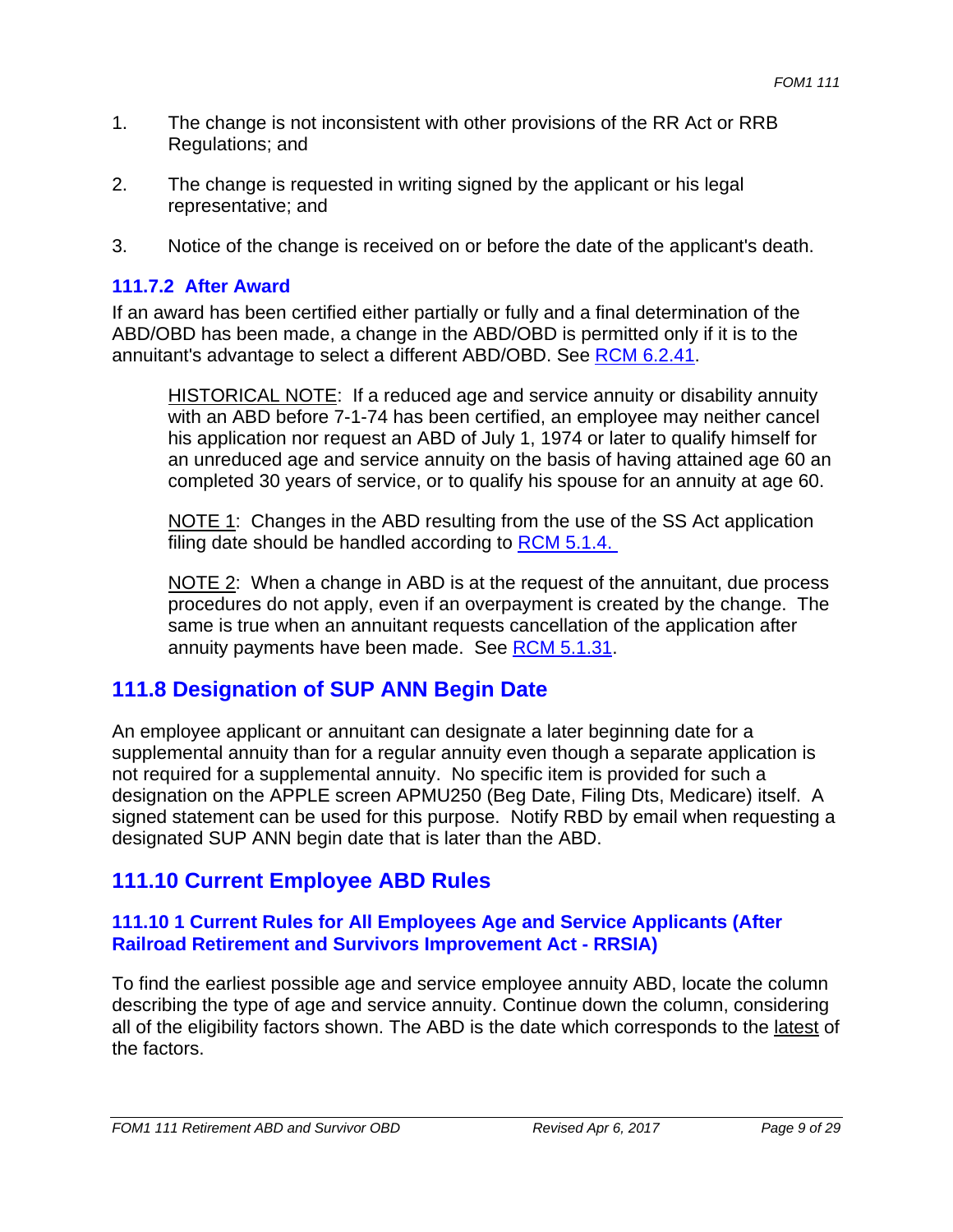| <b>Under Current Rules the Employee</b><br>Age and Service ABD is the Latest of<br>the Following: | <b>Full</b><br><b>Retirement</b><br>Age<br>(Less than<br><b>30 Years</b><br><b>Service)</b> | <b>Full Age 60</b><br><b>With at Least</b><br><b>30 Years</b><br><b>Service)</b> | <b>Reduced</b><br><b>Age 62</b><br><b>With Less</b><br>than 30<br><b>Years</b><br><b>Service)</b> | <b>Based on</b><br>60-119<br><b>Months of</b><br><b>Railroad</b><br><b>Service</b> |  |
|---------------------------------------------------------------------------------------------------|---------------------------------------------------------------------------------------------|----------------------------------------------------------------------------------|---------------------------------------------------------------------------------------------------|------------------------------------------------------------------------------------|--|
| Section of RR Act                                                                                 | 2(a)(1)(i)                                                                                  | 2(a)(1)(ii)                                                                      | 2(a)(1)(iii)                                                                                      | $2(a)(1)(i)$ or<br>2(a)(1)(iii)                                                    |  |
| Earliest ABD (Legislation Date) Females                                                           | 6-24-1937                                                                                   | $1 - 1 - 2002$                                                                   | 6-1-1959                                                                                          | $1 - 1 - 2002$                                                                     |  |
| Earliest ABD (Legislation Date) Males                                                             | 6-24-1937                                                                                   | $1 - 1 - 2002$                                                                   | 10-1-1961                                                                                         | $1 - 1 - 2002$                                                                     |  |
| First Day of Month After Month<br><b>Employee Meets the RR Service</b><br>Requirement             | X                                                                                           | X                                                                                | X                                                                                                 | X                                                                                  |  |
| Day after DLW                                                                                     | X                                                                                           | X                                                                                | X                                                                                                 | X                                                                                  |  |
| Day after DLW - Last Pre-Retirement<br>Nonrailroad Employment (LPE)                               | $<$ 12-1-1988                                                                               | $<$ 12-1-1988                                                                    | $<$ 12-1-1988                                                                                     | N/A                                                                                |  |
| Designated ABD                                                                                    | X                                                                                           | X                                                                                | X                                                                                                 | X                                                                                  |  |
| First Day of Month Application Filed                                                              | N/A                                                                                         | N/A                                                                              | $X^*$                                                                                             | Reduced<br>Age<br>2(a)(1)(iii)<br>only*                                            |  |
| First Day of Month 6 Months Prior to<br><b>Employee Filing Date</b>                               | X                                                                                           | X                                                                                | N/A                                                                                               | Full Age<br>2(a)(1)(i)<br>only                                                     |  |
| First Day of Month FRA Attained                                                                   | X                                                                                           | N/A                                                                              | N/A                                                                                               | Full Age<br>2(a)(1)(i)<br>Only                                                     |  |
| First Day of First Full Month Age 62                                                              | N/A                                                                                         | N/A                                                                              | X                                                                                                 | Reduced<br>Age<br>2(a)(1)(iii)<br>only                                             |  |
| First Day of First Full Month Age 60                                                              | N/A                                                                                         | X                                                                                | N/A                                                                                               | N/A                                                                                |  |
| *See retroactivity rules in FOM-I-112.5.3.                                                        |                                                                                             |                                                                                  |                                                                                                   |                                                                                    |  |

See retroactivity rules in **FOM-I-112.5.3**.

## **111.10.2 Current Rules for Employee Disability Applicants**

To find the earliest possible disabled employee annuity ABD, locate the column describing the type of disability annuity. Continue down the column, considering all of the eligibility factors shown. The ABD is the date which corresponds to the latest of the factors.

| <b>Under Current Rules, the</b><br><b>Employee Disability Annuity ABD</b><br>is the Latest of the Following: | <b>Occupational</b><br><b>Disability</b> | <b>Total and Permanent</b><br><b>Based on at least</b><br>120 months RR<br><b>Service</b> | <b>Total and Permanent</b><br><b>Based on 60-119</b><br><b>Months</b><br><b>RR Service</b> |
|--------------------------------------------------------------------------------------------------------------|------------------------------------------|-------------------------------------------------------------------------------------------|--------------------------------------------------------------------------------------------|
| Section of RR Act                                                                                            | 2(a)(1)(iv)                              | 2(a)(1)(v)                                                                                | 2(a)(1)(v)                                                                                 |
| Earliest ABD (Legislative Date)                                                                              | $1 - 1 - 1975$                           | $1 - 1 - 1975$                                                                            | $1 - 1 - 2002$                                                                             |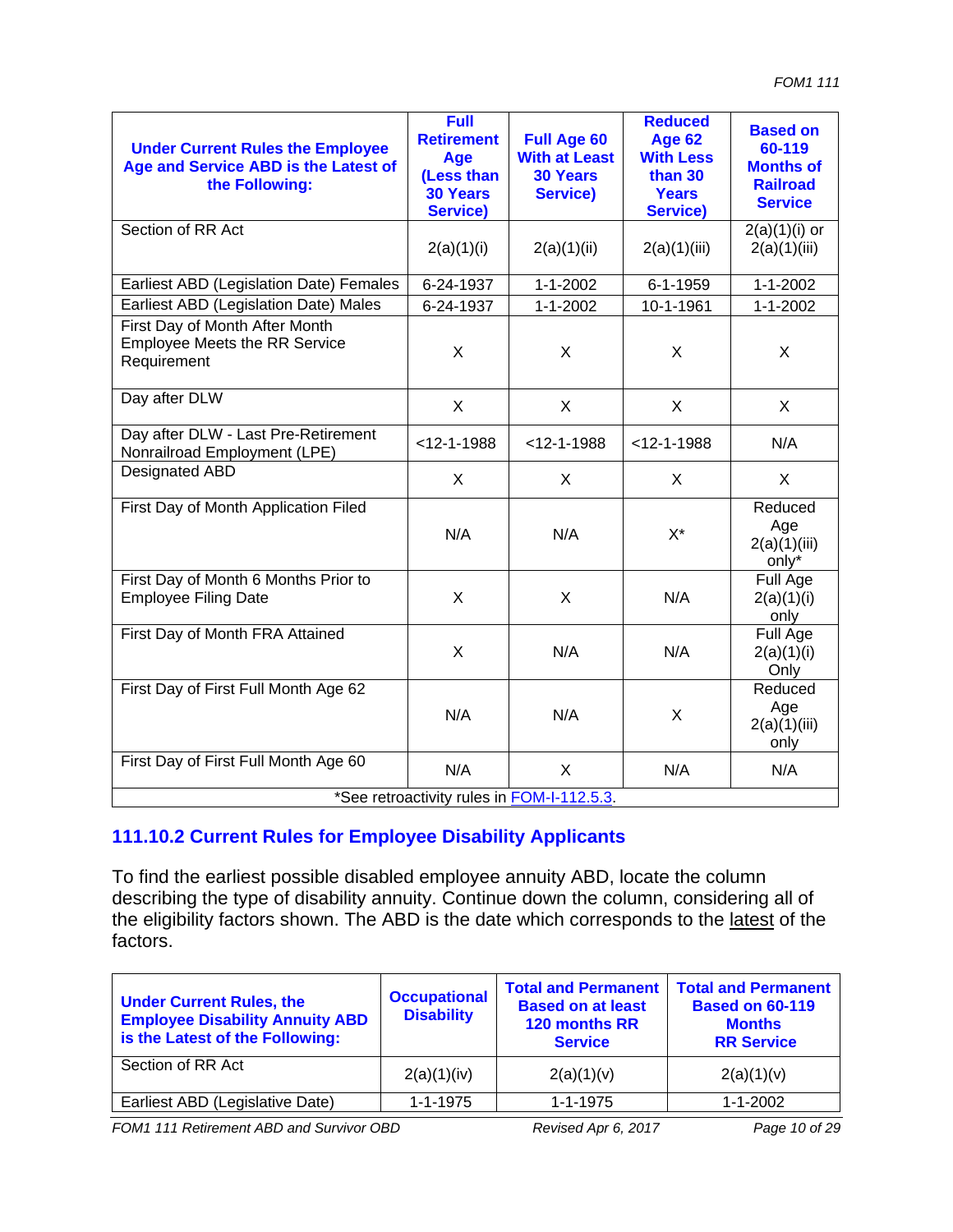| <b>Under Current Rules, the</b><br><b>Employee Disability Annuity ABD</b><br>is the Latest of the Following:                                                                                                        | <b>Occupational</b><br><b>Disability</b> | <b>Total and Permanent</b><br><b>Based on at least</b><br>120 months RR<br><b>Service</b> | <b>Total and Permanent</b><br><b>Based on 60-119</b><br><b>Months</b><br><b>RR Service</b> |
|---------------------------------------------------------------------------------------------------------------------------------------------------------------------------------------------------------------------|------------------------------------------|-------------------------------------------------------------------------------------------|--------------------------------------------------------------------------------------------|
|                                                                                                                                                                                                                     |                                          |                                                                                           |                                                                                            |
| Designated ABD                                                                                                                                                                                                      | X                                        | $\mathsf{x}$                                                                              | $\mathsf{x}$                                                                               |
| First day of Month After Month<br><b>Employee Meets the RR Service</b><br>Requirement                                                                                                                               | X                                        | X                                                                                         | X                                                                                          |
| Day after DLW for RR or Pay for<br><b>Time Lost</b>                                                                                                                                                                 | $\times$                                 | X                                                                                         | X                                                                                          |
| Day after DLW for Last Pre-<br>retirement Nonrailroad Employment<br>(LPE)                                                                                                                                           | $<$ 12-1-1988                            | $<$ 12-1-1988                                                                             | N/A                                                                                        |
| First Day of Month 12 Months Prior<br>to Filing Date                                                                                                                                                                | X                                        | X                                                                                         | X                                                                                          |
| First Day of Month Age 60 Attained<br>If Less Than 20 Years of Service                                                                                                                                              | X                                        | N/A                                                                                       | $N/A^*$                                                                                    |
| First Day of Sixth Month After RR<br>Act Disability Onset Date (Disability<br>Waiting Period) or First Day of<br>Month Disabled Under RR Act If<br>Previously Disabled and Re-entitled<br>Within Prescribed Period. | X                                        | X                                                                                         | X                                                                                          |

\*For total and permanent disability annuities where the annuitant has 60-119 total railroad service months, tier 2 is not payable until the annuitant attains age 62.

## **111.11 Current Spouse ABD Rules**

An employee disability annuitant under Full Retirement Age must relinquish whatever rights (s)he may have to return to work for any RR before a spouse annuity may be paid. However, the date of the relinquishment of rights will not affect the retroactivity of the spouse ABD.

#### **111.11.1 Current Spouse 60/30 Applicants (After Railroad Retirement and Survivors Improvement Act - RRSIA)**

To find the earliest possible spouse 60/30 annuity ABD, locate the column describing the type of spouse annuity. Continue down the column, considering all of the eligibility factors shown. The ABD is the date which corresponds to the latest of the factors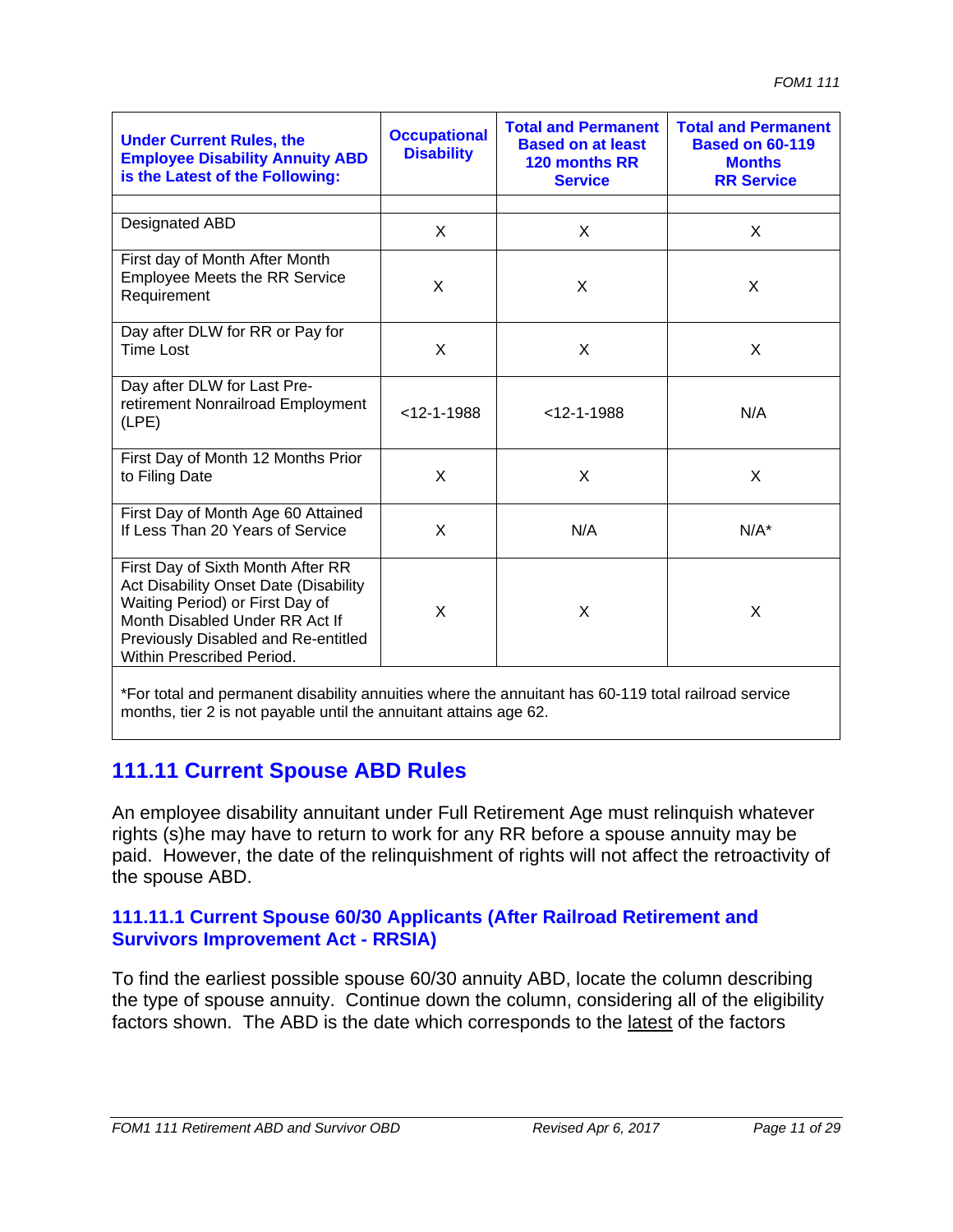| If the Employee has at Least 30 Years Service and an<br>ABD effective 01-01-2002 or later, the Spouse ABD is the<br><b>Latest of the Following:</b>                                                                       | <b>Full Age</b><br>(60/30) | <b>Based on</b><br><b>Child-in-Care</b>                 |
|---------------------------------------------------------------------------------------------------------------------------------------------------------------------------------------------------------------------------|----------------------------|---------------------------------------------------------|
| Section of RR Act                                                                                                                                                                                                         | 2(c)(1)                    | 2(c)(1)                                                 |
| Earliest ABD (Legislative date)                                                                                                                                                                                           | 1/1/2002                   | 1/1/2002<br>(Male Spouse<br>Entitled to Tier 1<br>Only) |
| Designated ABD                                                                                                                                                                                                            | X                          | X.                                                      |
| Day after DLW for RR (or any Pay for Time Lost)                                                                                                                                                                           | X                          | X.                                                      |
| Employee's ABD                                                                                                                                                                                                            | X                          | X                                                       |
| First Day of Month of First Anniversary of Marriage or First<br>Day of Month In Which Marriage Occurred if the Spouse was<br>Natural Parent of EE's child or if Spouse Entitled to WIA or<br>PIA in Month Before Marriage | X                          | X                                                       |
| First day of the Month in which Remarriage to the Employee<br>Occurred, if Divorced and Previously Entitled as a Spouse                                                                                                   | X                          | X                                                       |
| The First Day of the Month in Which the Disabled Employee<br>Annuitant Attains Age 60                                                                                                                                     | X                          | X                                                       |
| First Day of the Month 6 Months Prior to Filing Date                                                                                                                                                                      | $\times$                   | X.                                                      |
| First Day of the First Full Month the Spouse Attains Age 60                                                                                                                                                               | X                          | N/A                                                     |
| First Day of First Full Month Spouse has Child-in-Care                                                                                                                                                                    | N/A                        | X                                                       |
| First Day of Month in Which Spouse No Longer Entitled<br>Based on Child-in-Care                                                                                                                                           | X                          | N/A                                                     |

**NOTE:** If the employee has 30 years of service, an ABD between 08-1984 and 12- 2001, and an age reduction, the spouse will also have an age reduction. See the chart in FOM1 320.12.1 for how to determine when to compute an age reduction for a spouse of a 60/30 annuitant.

#### **111.11.2 Current Spouse Annuities When the Employee Has Less Than 30 Years of Railroad Service (9-1-1983 or Later)**

To find the earliest possible spouse annuity ABD, locate the column describing the type of spouse annuity. Continue down the column, considering all of the eligibility factors shown. The ABD is the date which corresponds to the latest of the factors:

| <b>Based on Less Than 30 Years Service, the</b><br><b>Spouse ABD is the Latest of the Following:</b> | <b>Full</b><br><b>Retirement</b><br>Age | <b>Reduced</b><br>Age | <b>Based on</b><br><b>Child-in-Care</b> |
|------------------------------------------------------------------------------------------------------|-----------------------------------------|-----------------------|-----------------------------------------|
| Section of RR Act                                                                                    | 2(c)(1)                                 | 2(c)(2)               | 2(c)1                                   |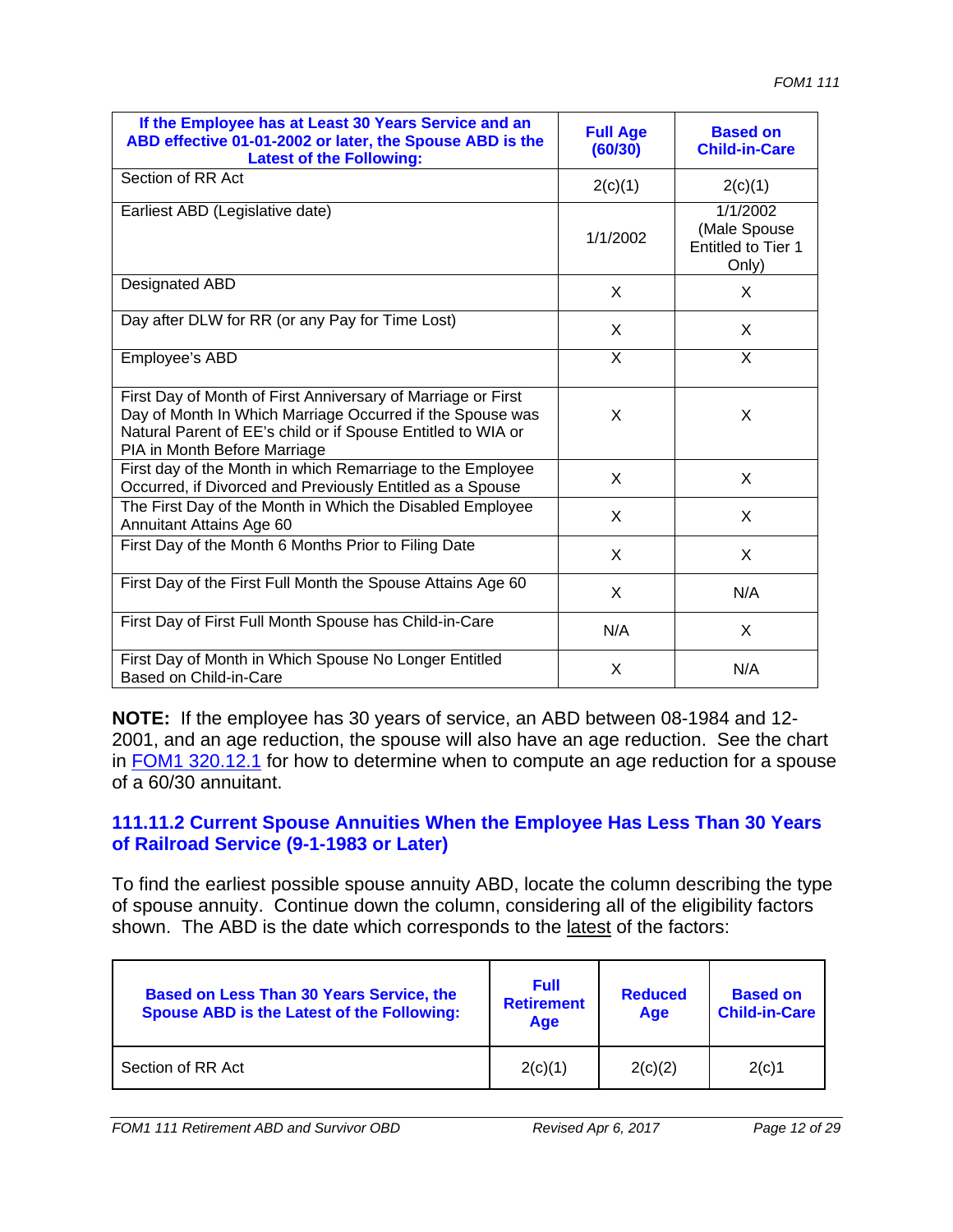| <b>Based on Less Than 30 Years Service, the</b><br><b>Spouse ABD is the Latest of the Following:</b>                                                                                                                         | <b>Full</b><br><b>Retirement</b><br>Age | <b>Reduced</b><br><b>Age</b> | <b>Based on</b><br><b>Child-in-Care</b>                         |
|------------------------------------------------------------------------------------------------------------------------------------------------------------------------------------------------------------------------------|-----------------------------------------|------------------------------|-----------------------------------------------------------------|
| Earliest ABD (Legislative Date)<br>for Living-With Female and Dependant Living-With<br>Male                                                                                                                                  | 1/1/1975                                | 1/1/1975                     | 1/1/1975                                                        |
| Earliest ABD (Legislative Date)<br>for Non-Dependant Living-With Male                                                                                                                                                        | 3/1/1977                                | 3/1/1977                     | 5/1/1983-<br>(Male Spouse<br><b>Entitled to</b><br>Tier 1 Only) |
| Earliest ABD (Legislative Date)<br>for Non-Living-With Spouse (Male or Female)                                                                                                                                               | 8/12/1983                               | 8/12/1983                    | 8/12/1983<br>(Male Spouse<br>Entitled to<br>Tier 1 Only)        |
| Designated ABD                                                                                                                                                                                                               | X                                       | X                            | X                                                               |
| Day After DLW for RR (or Pay For Time Lost)                                                                                                                                                                                  | X                                       | X                            | X                                                               |
| Day After DLW for LPE (Last Pre-Retirement<br>Nonrailroad Employer)                                                                                                                                                          | $< 12 - 1 - 1988$                       | $< 12 - 1 - 1988$            | $< 12 - 1 - 1988$                                               |
| Employee's ABD                                                                                                                                                                                                               | X                                       | X                            | X                                                               |
| First Day of Month of First Anniversary of Marriage<br>or First Day of Month In Which Marriage Occurred if<br>the Spouse was Natural Parent of EE's child or if<br>Spouse Entitled to WIA or PIA in Month Before<br>Marriage | X                                       | X                            | X                                                               |
| First day of the Month in which Remarriage to the<br>Employee Occurred, if Divorced and Previously<br>Entitled as a Spouse                                                                                                   | X                                       | X                            | X                                                               |
| The First Day of the Month in Which the Disabled<br>Employee Annuitant Attains Age 62                                                                                                                                        | X                                       | X                            | X                                                               |
| First Day of the Month 6 Months Prior to Filing Date                                                                                                                                                                         | X                                       | N/A                          | X                                                               |
| First Day of Month in Which Application Filed                                                                                                                                                                                | N/A                                     | X                            | N/A                                                             |
| The First Day of the Month in Which the Spouse<br>Attains Full Retirement Age                                                                                                                                                | X                                       | N/A                          | N/A                                                             |
| First Day of First Full Month Spouse Attains Age 62                                                                                                                                                                          | N/A                                     | X                            | N/A                                                             |
| First Day of First Full Month Spouse has Child-In-<br>Care                                                                                                                                                                   | N/A                                     | N/A                          | X                                                               |
| First Day of Month in Which Spouse No Longer<br>Entitled Based on Child-In-Care                                                                                                                                              | X                                       | X                            | N/A                                                             |

# **111.12 Current Divorced Spouse ABD Rules**

An employee disability annuitant under Full Retirement Age need not relinquish rights to railroad employment before a divorced spouse annuity may be paid.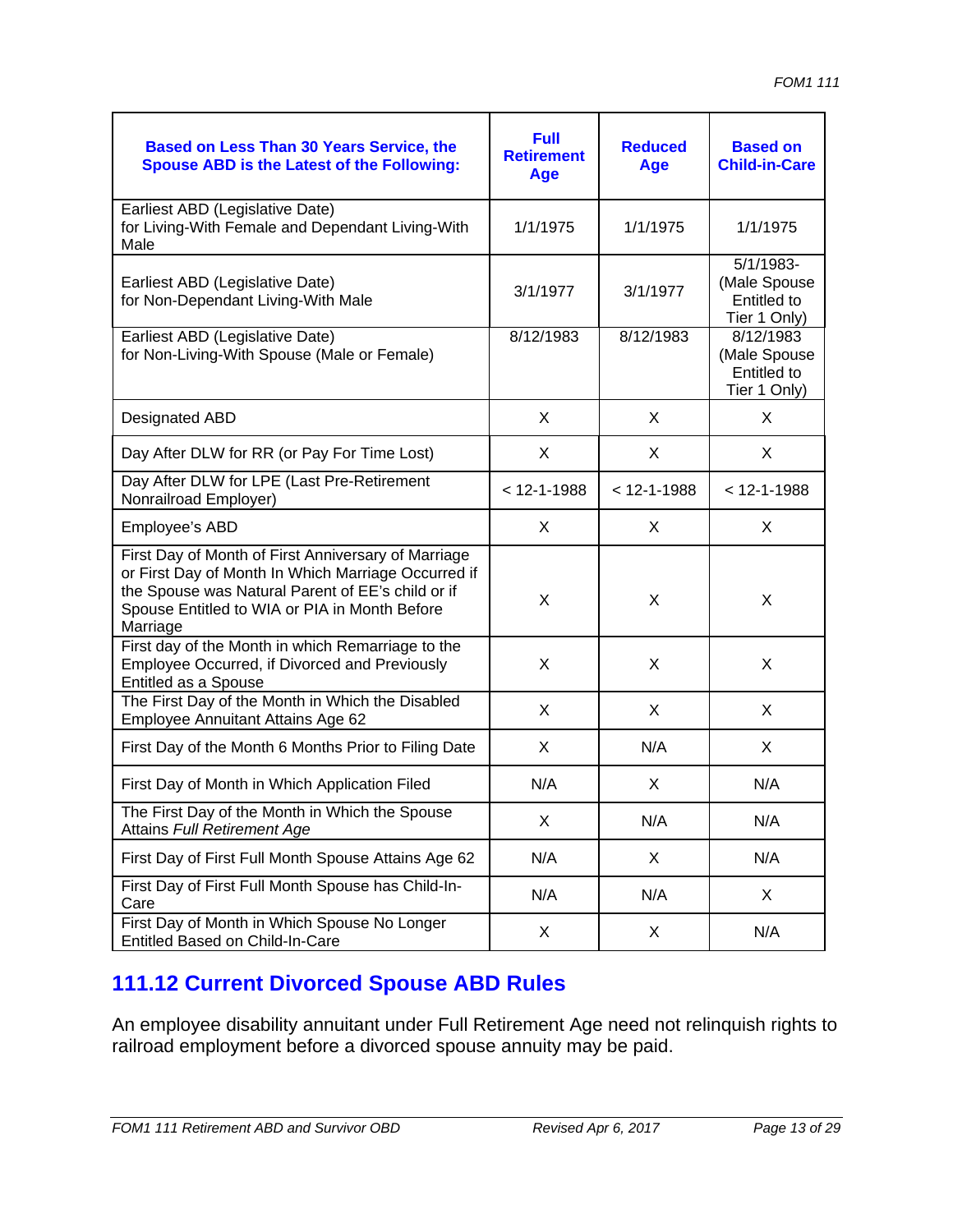To find the earliest possible divorced spouse annuity ABD, locate the column describing the type of divorced spouse annuity. Continue down the column, considering all of the eligibility factors shown. The ABD is the date which corresponds to the latest of the factors:

| The Divorced Spouse ABD is the latest of the following:<br>(see note below for PL 109-280 cases)                                                                        | <b>Full</b><br><b>Retirement</b><br>Age | <b>Reduced</b><br><b>Age 62</b> |
|-------------------------------------------------------------------------------------------------------------------------------------------------------------------------|-----------------------------------------|---------------------------------|
| Earliest ABD (Legislative Date)                                                                                                                                         | 10-1-1981                               | 10-1-1981                       |
| Designated ABD                                                                                                                                                          | X                                       | X                               |
| Day After DLW for RR (or Pay for Time Lost)                                                                                                                             | $\mathsf{X}$                            | X.                              |
| Day After DLW for LPE                                                                                                                                                   | $<$ 12-1-1988                           | $<$ 12-1-1988                   |
| The First Day of the Month in Which the Decree of Absolute Divorce<br><b>Becomes Final</b>                                                                              | $\times$                                | X                               |
| First Day of the Month in which any Marriage Subsequent to Marriage<br>to the EE Ended, if that Marriage Precluded Entitlement                                          | X                                       | X                               |
| Employee's ABD                                                                                                                                                          | X                                       | X                               |
| First Full Month the Employee is Age 62, if the Employee has not<br>been Granted a Disability Freeze                                                                    | X                                       | X                               |
| First Day of Month in Which the Employee is Age 62, if the Employee<br>has been Granted a Disability Freeze                                                             | X                                       | X                               |
| First Day of the Month 12 Months Prior to Filing Date if EE is a<br>Disability Annuitant or a 60/30 with a Disability Freeze                                            | X                                       | N/A                             |
| The First Day of the Sixth Month Prior to the Month Application is<br>Filed if EE is a Not a Disability Annuitant and is not a 60/30 with a<br><b>Disability Freeze</b> | X                                       | N/A                             |
| The First Day of the Month in Which the Application is Filed                                                                                                            | N/A                                     | X                               |
| The First Day of the Month in Which the Divorced Spouse Attains<br>Full Retirement Age (FRA)                                                                            | X                                       | N/A                             |
| The First Day of the First Full Month the Divorced Spouse Attains<br>Age 62                                                                                             | N/A                                     | X                               |

NOTE: PL 109-280, effective August 17, 2007, allows spouses who have been divorced for two full years to become entitled to a divorced spouse annuity even if the employee is not yet entitled. The following requirements must be met.

- $\triangleright$  The employee and the spouse must have been married for at least ten years.
- $\triangleright$  The employee and the divorced spouse must have been finally divorced for a full 2 years.
- $\triangleright$  The divorced spouse must file an application.
- $\triangleright$  Both the employee and the divorced spouse must be 62 years of age for a full month.
- $\triangleright$  The employee must have sufficient months of service to be eligible for an annuity.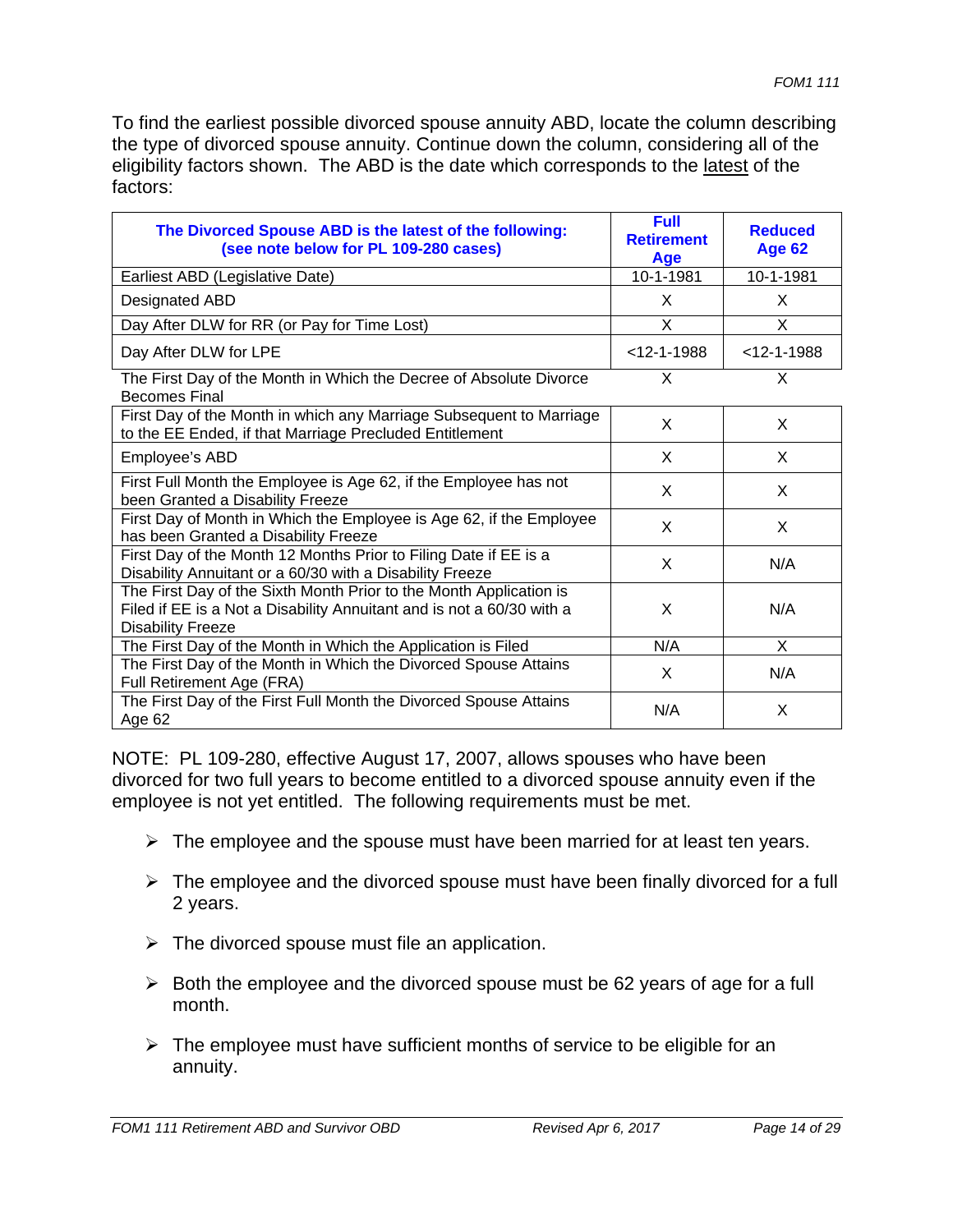In addition, the employee will not have to stop work in the railroad industry and will not have to relinquish rights in order for the divorced spouse to receive an annuity.

The earliest date of filing is May 2007, and the earliest ABD is August 17, 2007. After August 17, 2007, all ABDs for Independently Entitled Divorced Spouses will be the first day of the first full month all requirements for eligibility are met.

Effective August 17, 2007, no divorced spouse will have the annuity suspended if the wage earner, whether entitled or not, is in compensated railroad service.

The Independently Entitled Divorced Spouse must stop compensated work in the railroad industry, relinquish rights, will have the tier 1 reduced for earnings over the yearly limit, be subject to PSP and SSA reductions, etc. Normal retroactivity rules will apply to these annuities, with the exception that no annuity may begin before August 17, 2007.

## **111.20 Current Survivor OBD Rules (9-1-1983 or Later)**

To find the earliest possible survivor annuity OBD effective 9-1-1983 or later, locate the column describing the type of annuity. Continue down the column, considering all of the eligibility factors shown. The OBD is the date which corresponds to the latest of the factors.

| The Survivor OBD is the<br><b>Latest of the Following:</b>                                                                                        | <b>Full</b><br><b>Retirement</b><br>Age | <b>Reduced</b><br><b>Age</b> | <b>Widow(er)</b><br><b>Based on</b><br><b>Disability</b> | <b>Based on</b><br><b>Child in</b><br><b>Care</b> | <b>Minor</b><br>Child,<br><b>Disabled</b><br><b>Child or</b><br><b>Student</b> |
|---------------------------------------------------------------------------------------------------------------------------------------------------|-----------------------------------------|------------------------------|----------------------------------------------------------|---------------------------------------------------|--------------------------------------------------------------------------------|
| Earliest OBD (Legislative Date)<br>for Widow(er), Sole-Survivor<br>Parent, Child or Student                                                       | 1/1/1975                                | 1/1/1975                     | 1/1/1975                                                 | 1/1/1975                                          | 1/1/1975                                                                       |
| Earliest OBD (Legislative Date)<br>For Remarried Widower and<br><b>Surviving Divorced Spouse</b>                                                  | 10/1/1981*                              | 10/1/1981*                   | 10/1/1981*                                               | 10/1/1981*                                        | N/A                                                                            |
| Earliest OBD (Legislative Date)<br>For Parent (Tier 1 Only) with<br>other Survivors                                                               | 1/1/1983                                | 1/1/1983                     | N/A                                                      | N/A                                               | N/A                                                                            |
| Designated OBD                                                                                                                                    | X                                       | X                            | X                                                        | X                                                 | X                                                                              |
| First Day of Month in Which<br><b>Employee Died</b>                                                                                               | X                                       | X                            | X                                                        | X                                                 | X                                                                              |
| First day of the month in which<br>any marriage subsequent to her<br>(his) marriage to the EE ended, if<br>that marriage precluded<br>entitlement | X                                       | X                            | X                                                        | X                                                 | N/A                                                                            |
| First Day of the Month 12 Months<br>Prior to Filing Date                                                                                          | N/A                                     | N/A                          | X                                                        | N/A                                               | N/A                                                                            |
| The first day of the sixth month<br>after the month in which the RR                                                                               | N/A                                     | N/A                          | X                                                        | N/A                                               | N/A                                                                            |

*FOM1 111 Retirement ABD and Survivor OBD Revised Apr 6, 2017 Page 15 of 29*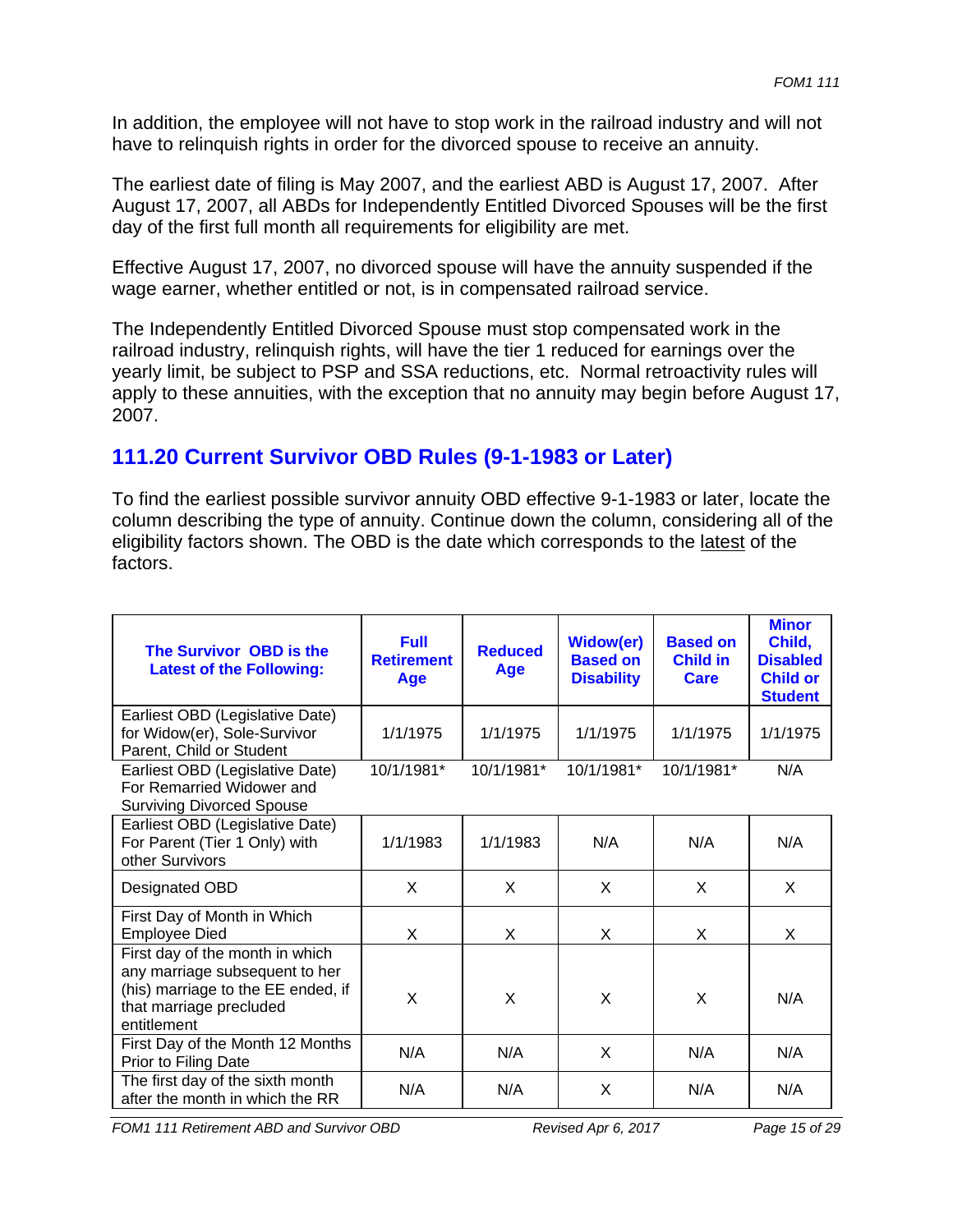| The Survivor OBD is the<br><b>Latest of the Following:</b>                                  | <b>Full</b><br><b>Retirement</b><br><b>Age</b> | <b>Reduced</b><br>Age                                                             | <b>Widow(er)</b><br><b>Based on</b><br><b>Disability</b> | <b>Based on</b><br><b>Child in</b><br><b>Care</b> | <b>Minor</b><br>Child,<br><b>Disabled</b><br><b>Child or</b><br><b>Student</b> |
|---------------------------------------------------------------------------------------------|------------------------------------------------|-----------------------------------------------------------------------------------|----------------------------------------------------------|---------------------------------------------------|--------------------------------------------------------------------------------|
| Act disability onset occurs unless<br>a waiting period is not required.                     |                                                |                                                                                   |                                                          |                                                   |                                                                                |
| First Day of the Month 6 Months<br>Prior to Filing Date                                     | X                                              | If survivor<br>$is < = age$<br>62 and not<br>a KW or<br><b>RW</b>                 | N/A                                                      | X                                                 | X                                                                              |
| First Day of Month in Which<br><b>Application Filed</b>                                     | N/A                                            | If survivor<br>$>$ age 62<br>(age $60$ if<br>KW or RW)<br>and $\lt$<br><b>FRA</b> | N/A                                                      | N/A                                               | N/A                                                                            |
| The First Day of the Month in<br>Which the Survivor Attains Full<br><b>Retirement Age</b>   | X                                              | N/A                                                                               | N/A                                                      | N/A                                               | N/A                                                                            |
| First Day of Month in Which<br>Widow(er) Attains Age 50                                     | N/A                                            | N/A                                                                               | X                                                        | N/A                                               | N/A                                                                            |
| First Day of Month in Which<br>Survivor Attains Age 60                                      | N/A                                            | X.                                                                                | N/A                                                      | N/A                                               | N/A                                                                            |
| First Day of First Full Month<br>Survivor has Child-In-Care                                 | N/A                                            | N/A                                                                               | N/A                                                      | X                                                 | N/A                                                                            |
| First Day of Month in Which<br><b>Survivor No Longer Entitled</b><br>Based on Child-In-Care | X                                              | X                                                                                 | X                                                        | N/A                                               | N/A                                                                            |
| First Day of Month of FTA, if<br>student over age 18                                        | N/A                                            | N/A                                                                               | N/A                                                      | N/A                                               | X                                                                              |

\*The legislative date is 1/1/1984 if the surviving divorced spouse married after age 60 or married after age 50 and was entitled to a disabled surviving divorced spouse's annuity before the marriage occurred.

# **111.30 60/30 ABD Rules Before 1-1-2002 for Employee**

## **111.30.1 Employee 60/30 Age and Service Annuitants (7-1-1984 to 12-31-2001)**

If the age and service 60/30 employees attained either age 60 or 30 years of railroad service after 6-30-1984, the employee's ABD must have been at or after the month in which the employee attained age 62 to qualify the employee for a Full Age 60/30 annuity. The Railroad Retirement and Survivors Improvement Act of 2001(RRSIA) removed this requirement for employee's with an ABD of 1-1-2002 or later.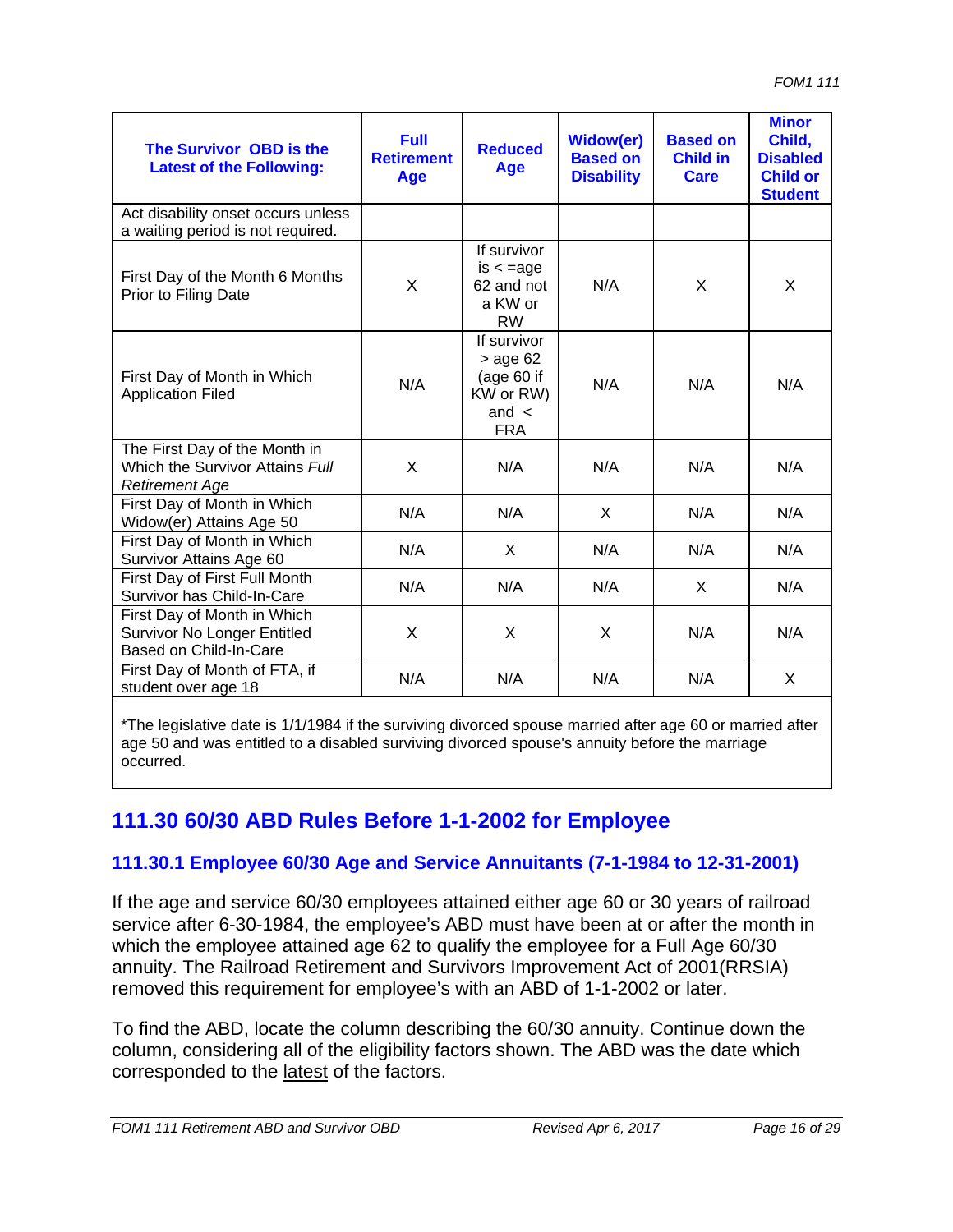| If the 60/30 Employee ABD was<br>7-1-1984 through 12-31-2001, that<br><b>ABD was the Latest of the</b><br><b>Following:</b> | <b>Full Age 60</b><br>$2(a)(1)(ii)$ When<br><b>Age 60 and 30</b><br><b>Years Attained</b><br><b>Before 7/1/1984</b> | <b>Full Age 60</b><br>$2(a)(1)(ii)$ When<br><b>Age 60 and 30</b><br><b>Years Attained</b><br>After 6/30/1984 | <b>Reduced Age 60</b><br>$2(a)(1)(ii)$ When<br><b>Age 60 and 30</b><br><b>Years Attained</b><br>After 6/30/1984 |  |  |
|-----------------------------------------------------------------------------------------------------------------------------|---------------------------------------------------------------------------------------------------------------------|--------------------------------------------------------------------------------------------------------------|-----------------------------------------------------------------------------------------------------------------|--|--|
| Section of 1974 RR Act                                                                                                      | 2(a)(1)(ii)                                                                                                         | 2(a)(1)(ii)<br>and $3(a)(3)$                                                                                 | 2(a)(1)(ii)<br>and $3(a)(3)$                                                                                    |  |  |
| Earliest ABD (Legislation Date)                                                                                             | $1 - 1 - 1975$                                                                                                      | 7-1-1984                                                                                                     | 7-1-1984                                                                                                        |  |  |
| Day After Employee Meets the RR<br>Service Requirement                                                                      | X                                                                                                                   | X                                                                                                            | X                                                                                                               |  |  |
| Day after DLW - RR (or Pay for Time<br>Lost)                                                                                | X                                                                                                                   | X                                                                                                            | X                                                                                                               |  |  |
| Day after DLW - LPE (Last Pre-<br><b>Retirement Nonrailroad Employment)</b>                                                 | $<$ 12-1-1988                                                                                                       | $<$ 12-1-1988                                                                                                | $<$ 12-1-1988                                                                                                   |  |  |
| Designated ABD                                                                                                              | X                                                                                                                   | X                                                                                                            | X                                                                                                               |  |  |
| First Day of Month 6 Months Prior to<br><b>Filing Date</b>                                                                  | X                                                                                                                   | X                                                                                                            | X                                                                                                               |  |  |
| First Day of Month in Which Age 60<br>Attained                                                                              | X                                                                                                                   | N/A                                                                                                          | If DOB $< 6 - 3 - 1929$ *                                                                                       |  |  |
| First Day of First Full Month Age 60                                                                                        | N/A                                                                                                                 | N/A                                                                                                          | If $DOB > 6-2-1929*$                                                                                            |  |  |
| First Day of Month in Which Age 62<br>Attained                                                                              | N/A                                                                                                                 | X                                                                                                            | N/A                                                                                                             |  |  |
| *See First Full Month rules in FOM-I-111.3.4                                                                                |                                                                                                                     |                                                                                                              |                                                                                                                 |  |  |

## **111.30.2 Employee 60/30 Age and Service Annuitants (1-1-1975 to 6-30-1984)**

If the age and service 60/30 employees attained both age 60 and 30 years of railroad service before 7-1-1984, the employee's ABD for a Full Age 60/30 annuity could have been as early as age 60.

| <b>Based on at Least 30 Years Service, the Employee</b><br>ABD Before 7-1-1984 was the Latest of the Following: | Full Age 60/30 2(a)(1)(ii) |
|-----------------------------------------------------------------------------------------------------------------|----------------------------|
| Section of RR Act                                                                                               | 2(a)(1)(ii)                |
| Earliest ABD (Legislation Date)                                                                                 | 1/1/1975                   |
| Day After Employee Meets the RR Service Requirement                                                             | X                          |
| Day after DLW - RR (or Pay for Time Lost)                                                                       | X                          |
| Day after DLW - LPS (Last Person Service)                                                                       | v                          |

| Designated ABD                                    |                                               |
|---------------------------------------------------|-----------------------------------------------|
| First Day of Month 12 Months Prior to Filing Date | Tier $1 < 6/1/1982$ and<br>Tier 2 < 9-1-1983* |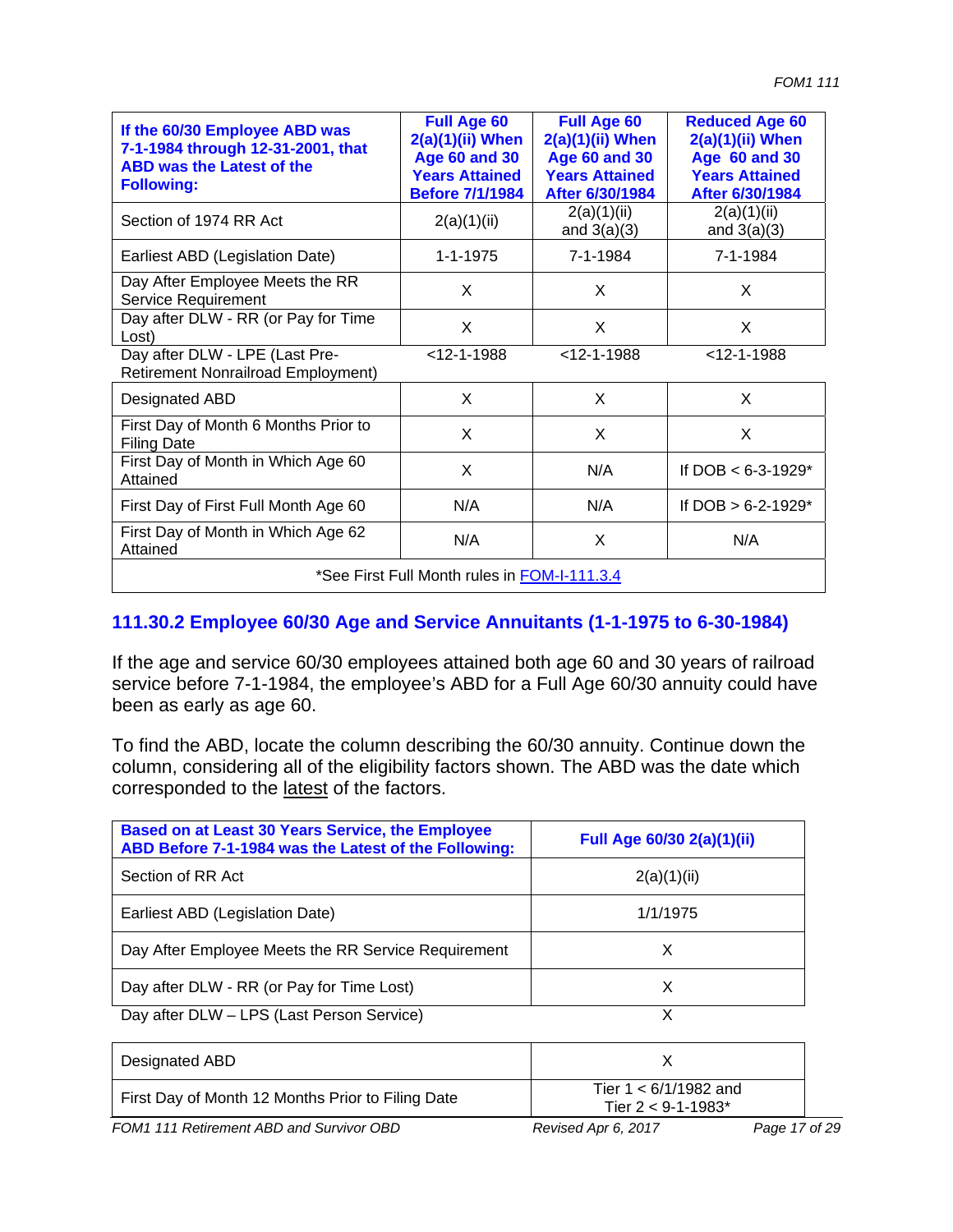| <b>Based on at Least 30 Years Service, the Employee</b><br>ABD Before 7-1-1984 was the Latest of the Following: | Full Age 60/30 2(a)(1)(ii) |  |  |  |
|-----------------------------------------------------------------------------------------------------------------|----------------------------|--|--|--|
| First Day of Month 6 Months Prior to Filing Date                                                                | 9-1-1983 or later*         |  |  |  |
| First Day of Month in Which Age 60 Attained                                                                     |                            |  |  |  |
| First Day of Month in Which Attained Age 60<br>x                                                                |                            |  |  |  |
| *See retroactivity rules in FOM-I-112.20.1                                                                      |                            |  |  |  |

# **111.40 60/30 ABD Rules before 1-1-2002 for Spouse**

### **111.40.1 Spouse of 60/30 Age and Service Employee Annuitant (7-1-1984 to 12-31- 2001)**

Before RRSIA, the age and service 60/30 employee's ABD must have been at or after the month the employee attained age 62 to qualify the spouse for a full age 60/30 spouse annuity.

| ABD of Spouse of 60/30 A&S Annuitant<br>Before 1-1-2002 was the Latest of the<br><b>Following:</b>                                                                                                                              | Full Age 60/30<br><b>Annuity</b> | <b>Reduced Age</b><br>60/30 Annuity                                     | <b>Based on</b><br><b>Child-in-Care</b> |
|---------------------------------------------------------------------------------------------------------------------------------------------------------------------------------------------------------------------------------|----------------------------------|-------------------------------------------------------------------------|-----------------------------------------|
| Earliest ABD (Legislative Date)                                                                                                                                                                                                 | 7/1/1984                         | 7/1/1984                                                                | 7/1/1984                                |
| Designated ABD                                                                                                                                                                                                                  | X                                | X                                                                       | X                                       |
| Day After DLW for RR (or Pay For Time<br>Lost)                                                                                                                                                                                  | X                                | X                                                                       | X                                       |
| Day After DLW for LPE (Last Pre-<br><b>Retirement Nonrailroad Employment)</b>                                                                                                                                                   | $<$ 12-1-1988                    | $<$ 12-1-1988                                                           | $<$ 12-1-1988                           |
| Employee's ABD                                                                                                                                                                                                                  | X                                | X                                                                       | X                                       |
| First Day of Month of First Anniversary of<br>Marriage or First Day of Month In Which<br>Marriage Occurred if the Spouse was<br>Natural Parent of EE's Child or if Spouse<br>Entitled to WIA or PIA in Month Before<br>Marriage | X                                | X                                                                       | X                                       |
| First day of the Month in which<br>Remarriage to the Employee Occurred, if<br>Divorced and Previously Entitled as a<br>Spouse                                                                                                   | X                                | X                                                                       | X                                       |
| First Day of the Month 6 Months<br>Prior to Filing Date                                                                                                                                                                         | X                                | If either age<br>and service<br>employee or<br>spouse $<=$ age<br>$62*$ | X                                       |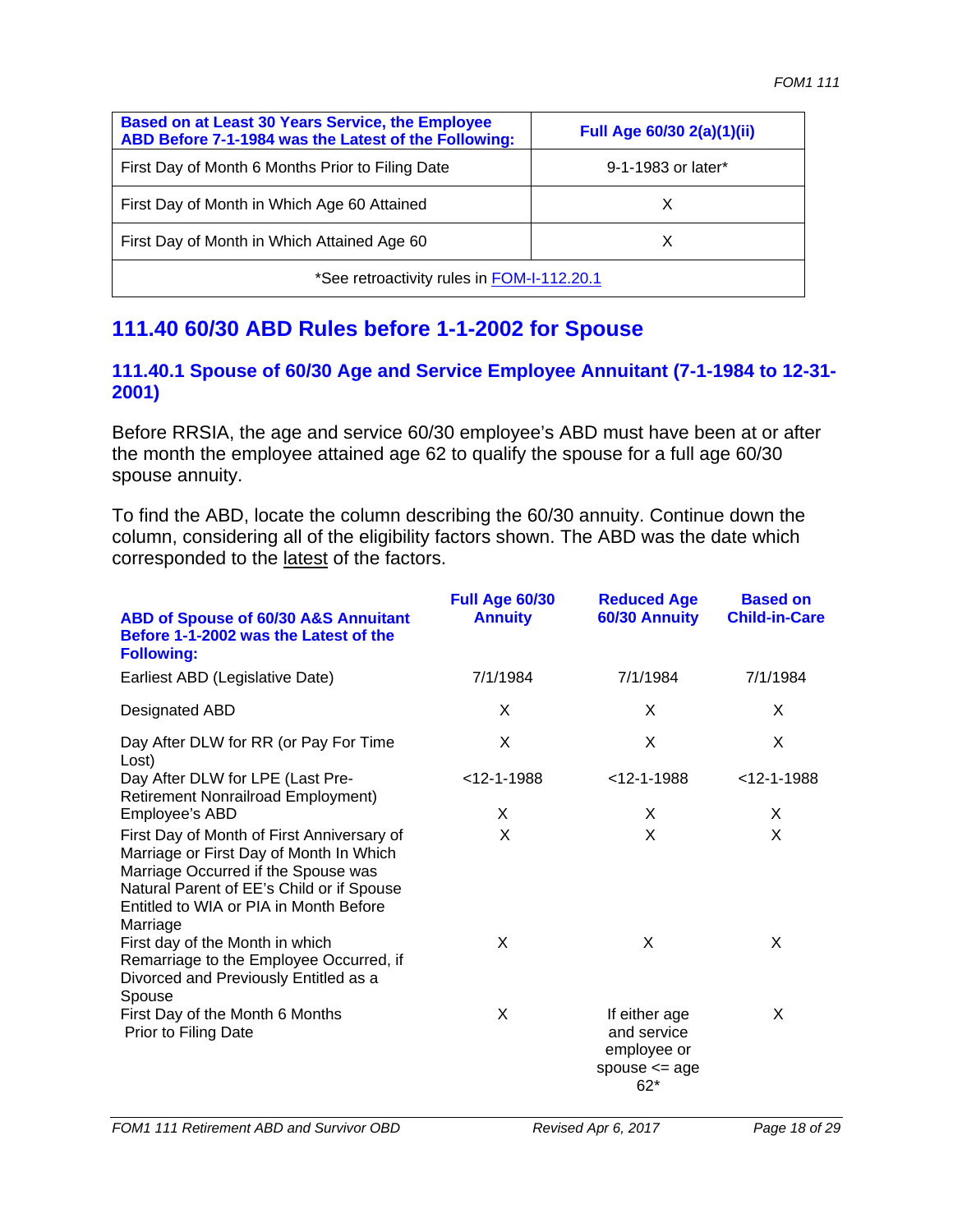| First Day of Month Application Filed                              | N/A                                             | If both age and<br>service<br>employee and<br>spouse $>$ age<br>$62*$ | N/A |
|-------------------------------------------------------------------|-------------------------------------------------|-----------------------------------------------------------------------|-----|
| First Day of Month Spouse Attained Age<br>60                      | If spouse<br>$DOB < 11-3-1929**$                | If spouse<br>$DOB < 6-3$<br>$1929**$                                  | N/A |
| First Day of First Full Month Spouse Age<br>60                    | If spouse<br>$DOB > 11-2-1929**$                | If spouse<br>$DOB > 6-2-$<br>$1929**$                                 | N/A |
| First Day of First Full Month<br>Spouse Has Child-In-Care         | N/A                                             | N/A                                                                   | X   |
| First Day of Month in Which Spouse No<br>Longer Has Child-in-Care | X                                               | х                                                                     | N/A |
|                                                                   | * See ABD rules before 1-1-2002 in FOM-I-111.40 |                                                                       |     |

\*\* See rules for First Full Month 60/30 in FOM-I-111.3.4

### **111.40.2 Spouse of 60/30 Disability Annuitant (7-1-1984 to 12-31-2001)**

Before RRSIA, the 60/30 disability annuitant had to have an ABD before 7-1-1984 to qualify the spouse for a full age 60/30 annuity. Otherwise, the spouse had to have attained Full Retirement Age (FRA) to qualify for a full age 60/30 annuity.

| <b>ABD of Spouse of 60/30 Disability</b><br><b>Annuitant Before 1-1-2002 was the</b><br><b>Latest of the Following:</b>                                                                                                         | Full Age 60/30 | <b>Reduced Age</b><br>60/30 Annuity | <b>Based on</b><br><b>Child-in-Care</b> |
|---------------------------------------------------------------------------------------------------------------------------------------------------------------------------------------------------------------------------------|----------------|-------------------------------------|-----------------------------------------|
| Earliest ABD (Legislative Date)                                                                                                                                                                                                 | 7/1/1984       | 7/1/1984                            | 7/1/1984                                |
| Designated ABD                                                                                                                                                                                                                  | X              | X                                   | X                                       |
| Day After DLW for RR (or Pay for<br>Time Lost)                                                                                                                                                                                  | X              | X                                   | X                                       |
| Day After DLW for LPE (Last Pre-<br><b>Retirement Nonrailroad Employment)</b>                                                                                                                                                   | $<$ 12-1-1988  | $<$ 12-1-1988                       | $<$ 12-1-1988                           |
| First Day of Month of First Anniversary<br>of Marriage or First Day of Month In<br>Which Marriage Occurred if the<br>Spouse was Natural Parent of EE's<br>child or if Spouse Entitled to WIA or<br>PIA in Month Before Marriage | X              | X                                   | X                                       |
| Employee's ABD                                                                                                                                                                                                                  | X              | X                                   | X                                       |
| The First Day of the Month in Which<br>the Disabled Employee Annuitant<br>Attains Age 60                                                                                                                                        | X              | X                                   | X                                       |
| First Day of the Month 6 Months Prior<br>to Filing Date                                                                                                                                                                         | X              | If spouse $\leq$ age 62             | X                                       |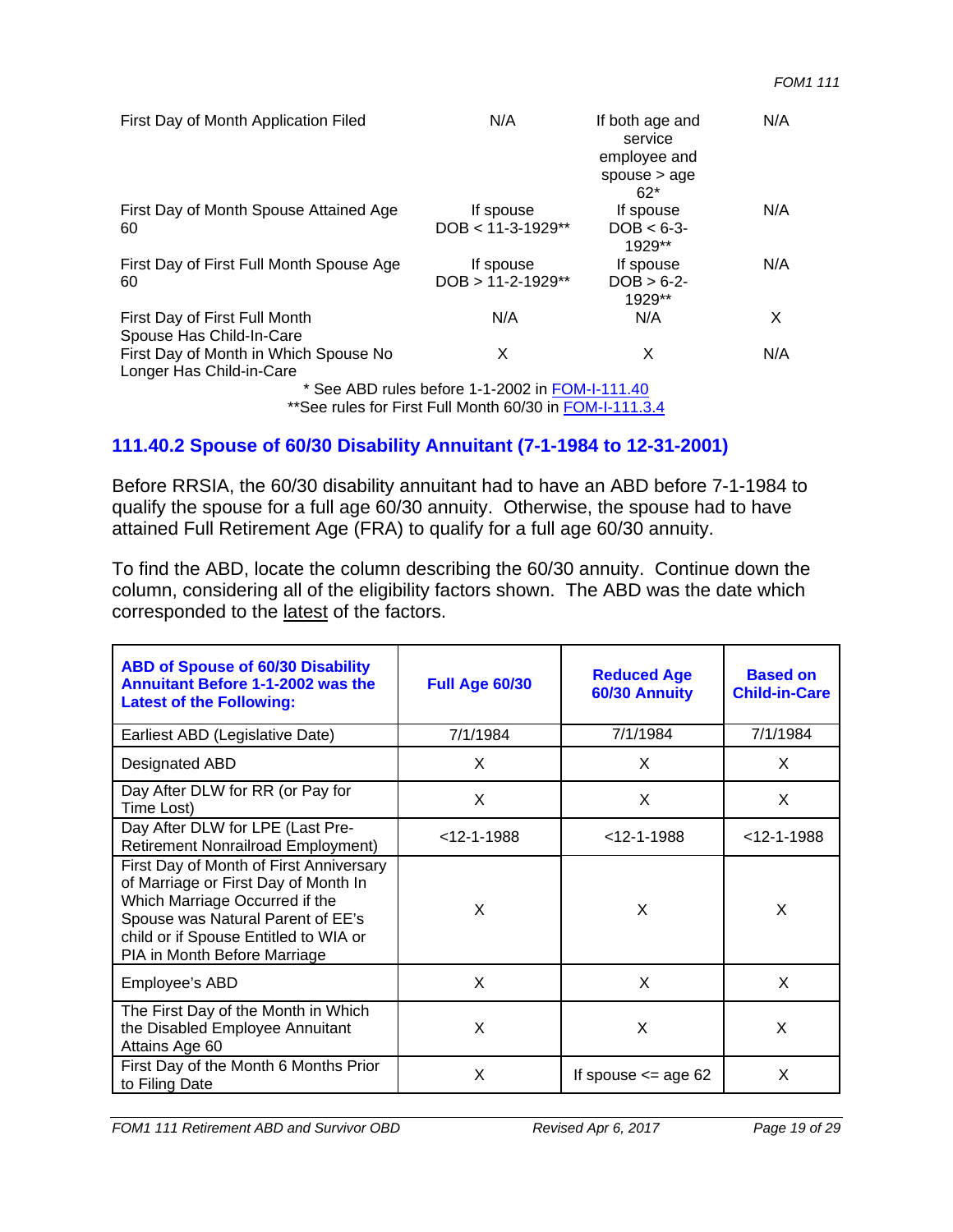| <b>ABD of Spouse of 60/30 Disability</b><br><b>Annuitant Before 1-1-2002 was the</b><br><b>Latest of the Following:</b> | <b>Full Age 60/30</b> | <b>Reduced Age</b><br>60/30 Annuity           | <b>Based on</b><br><b>Child-in-Care</b> |  |
|-------------------------------------------------------------------------------------------------------------------------|-----------------------|-----------------------------------------------|-----------------------------------------|--|
| First Day of Month Application Filed                                                                                    | N/A                   | If spouse $>$ age 62<br>and spouse is $<$ FRA | N/A                                     |  |
| First Day of Month FRA Attained                                                                                         | X                     | N/A                                           | N/A                                     |  |
| First Day of Month Age 60 Attained                                                                                      | N/A                   | If DOB $< 6-3-1929$ *                         | N/A                                     |  |
| First Day of First Full Month Age 60                                                                                    | N/A                   | If DOB $> 6-2-1929$ *                         | N/A                                     |  |
| First Day of First Full Month Spouse<br>Has Child-In-Care                                                               | N/A                   | N/A                                           | X                                       |  |
| First Day of Month in Which Spouse<br>No Longer Has Child-in-Care                                                       | X                     | X                                             | N/A                                     |  |
| *See rules for First Full Month 60/30 in FOM-I-111.3.4                                                                  |                       |                                               |                                         |  |

#### **111.40.3 Spouse of 60/30 Age and Service Annuitant or 60/30 Disability Annuitant (9-1-1983 to 6-30-1984)**

To find the ABD, locate the column describing the 60/30 annuity. Continue down the column, considering all of the eligibility factors shown. The ABD was the date which corresponded to the latest of the factors.

| <b>ABD for Spouse of 60/30 Employee</b><br>Before 7-1-1984 was the Latest of the Following:<br>Section of 1974 RR Act                                                                                                     | Full Age 60/30<br><b>Annuity</b><br>2(c)(1) | <b>Based on</b><br><b>Child-in-Care</b><br>2(c)(1) |
|---------------------------------------------------------------------------------------------------------------------------------------------------------------------------------------------------------------------------|---------------------------------------------|----------------------------------------------------|
| Earliest ABD (Legislative Date)                                                                                                                                                                                           | 1/1/1975                                    | 1/1/1975                                           |
| <b>Designated ABD</b>                                                                                                                                                                                                     | X                                           | X                                                  |
| Day After DLW for RR (or Pay For Time Lost)                                                                                                                                                                               | X                                           | X                                                  |
| Day After DLW for LPS (Last Person Service)                                                                                                                                                                               | X                                           | X                                                  |
| First Day of Month of First Anniversary of Marriage or First<br>Day of Month In Which Marriage Occurred if the Spouse<br>was Natural Parent of EE's child or if Spouse Entitled to<br>WIA or PIA in Month Before Marriage | X<br>X                                      | X<br>X.                                            |
| Employee's ABD                                                                                                                                                                                                            |                                             |                                                    |
| The First Day of the Month in Which the Disabled Employee<br>Annuitant Attained Age 60                                                                                                                                    | X                                           | X                                                  |
| First Day of the Month 6 Months Prior to Filing Date                                                                                                                                                                      | X                                           | X                                                  |
| First Day of Month Spouse Attained Age 60                                                                                                                                                                                 | X                                           | N/A                                                |
| First Day of First Full Month Spouse Has Child-In-Care                                                                                                                                                                    | N/A                                         | X                                                  |
| First Day of Month in Which Spouse No Longer Entitled<br>Based on Child-In-Care                                                                                                                                           | X                                           | N/A                                                |

#### **111.40.4 Spouse of 60/30 Age and Service Annuitant or 60/30 Disability Annuitant 1-1-1975 through 8-31-1983**

To find the earliest possible spouse 60/30 annuity ABD, locate the column describing the type of spouse annuity. Continue down the column, considering all of the eligibility factors shown. The ABD is the date which corresponds to the latest of the factors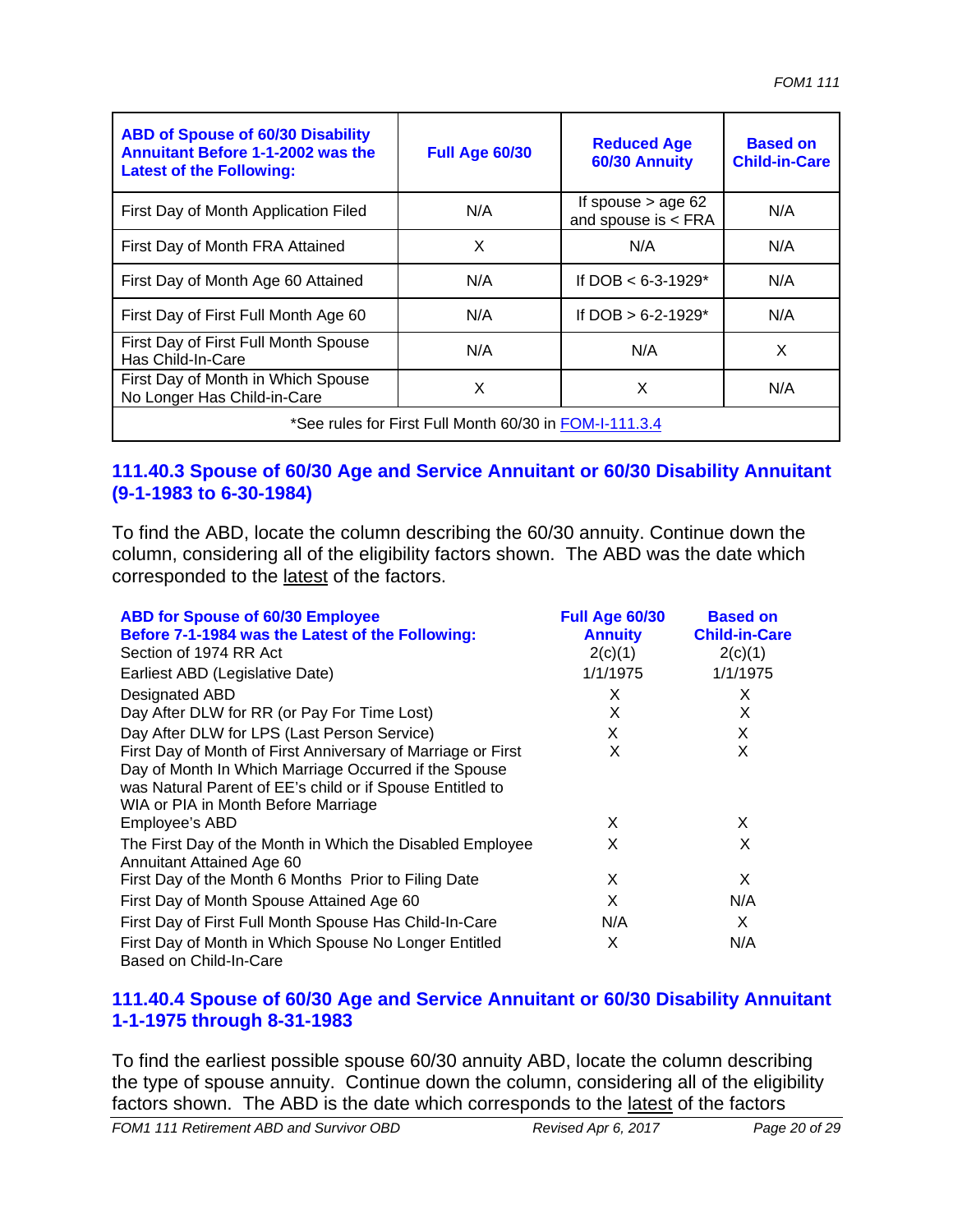| <b>ABD for Spouse of 60/30 Employee</b><br>Before 9-1-1983 was the Latest of the Following:                                                                                                                               | <b>Full Age (60/30)</b>                       | <b>Based on Child-in-</b><br>Care                          |  |
|---------------------------------------------------------------------------------------------------------------------------------------------------------------------------------------------------------------------------|-----------------------------------------------|------------------------------------------------------------|--|
| Section of RR Act                                                                                                                                                                                                         | 2(c)(1)                                       | 2(c)(1)                                                    |  |
| Earliest ABD (Legislative Date)<br>for Living-With Female                                                                                                                                                                 | 1/1/1975                                      | 1/1/1975                                                   |  |
| Earliest ABD (Legislative Date)<br>for Dependant Living-With Male                                                                                                                                                         | 1/1/1975                                      | $5/1/1983-$<br>(Male Spouse<br>Entitled to<br>Tier 1 Only) |  |
| Earliest ABD (Legislative Date)<br>for Non-Dependant Living-With Male                                                                                                                                                     | 3/1/1977                                      | $5/1/1983-$<br>(Male Spouse<br>Entitled to<br>Tier 1 Only) |  |
| Earliest ABD (Legislative Date)<br>for Non-Living-With Spouse (Male or Female)                                                                                                                                            | 8/12/1983                                     | 8/12/1983<br>(Male Spouse<br>Entitled to<br>Tier 1 Only)   |  |
| <b>Designated ABD</b>                                                                                                                                                                                                     | X                                             | X                                                          |  |
| Day after DLW for RR (or any Pay for Time Lost)                                                                                                                                                                           | X                                             | X                                                          |  |
| Day After DLW for LPS (Last Person Service)                                                                                                                                                                               | X                                             | X                                                          |  |
| First Day of Month of First Anniversary of Marriage or<br>First Day of Month In Which Marriage Occurred if the<br>Spouse was Natural Parent of EE's child or if Spouse<br>Entitled to WIA or PIA in Month Before Marriage | X                                             | X                                                          |  |
| Employee's ABD                                                                                                                                                                                                            | X                                             | X                                                          |  |
| The First Day of the Month in Which the Disabled<br>Employee Annuitant Attained Age 60                                                                                                                                    | X                                             | X                                                          |  |
| First Day of the Month 12 Months Prior to Filing Date                                                                                                                                                                     | Tier 1<6/1/1982<br>and Tier 2<9-1-<br>1983*   | Tier 1<6/1/1982 and<br>Tier 2<9-1-1983*                    |  |
| First Day of the Month 6 Months Prior to Filing Date                                                                                                                                                                      | Tier 1>=6/1/1982<br>and Tier 2>=9-1-<br>1983* | Tier $1>=6/1/1982$<br>and Tier $2>=9-1-$<br>1983*          |  |
| First Day of the Month in Which the Spouse Attained<br>Age 60                                                                                                                                                             | X                                             | N/A                                                        |  |
| First Day of Month in Which Spouse had Child-In-Care                                                                                                                                                                      | N/A                                           | Tier 1<9/1/1981 and<br>Tier 2<9-1-1983**                   |  |
| First Day of First Full Month Spouse had Child-In-Care                                                                                                                                                                    | N/A                                           | Tier $1>=9/1/1981$<br>and Tier $2>=9-1-$<br>1983**         |  |
| First Day of Month in Which Spouse No Longer<br>Entitled Based on Child-In-Care                                                                                                                                           | $\overline{X}$                                | N/A                                                        |  |
| See retroactivity rules in FOM-I-112.20.1<br>** See First Full Month rules FOM-I-111.3                                                                                                                                    |                                               |                                                            |  |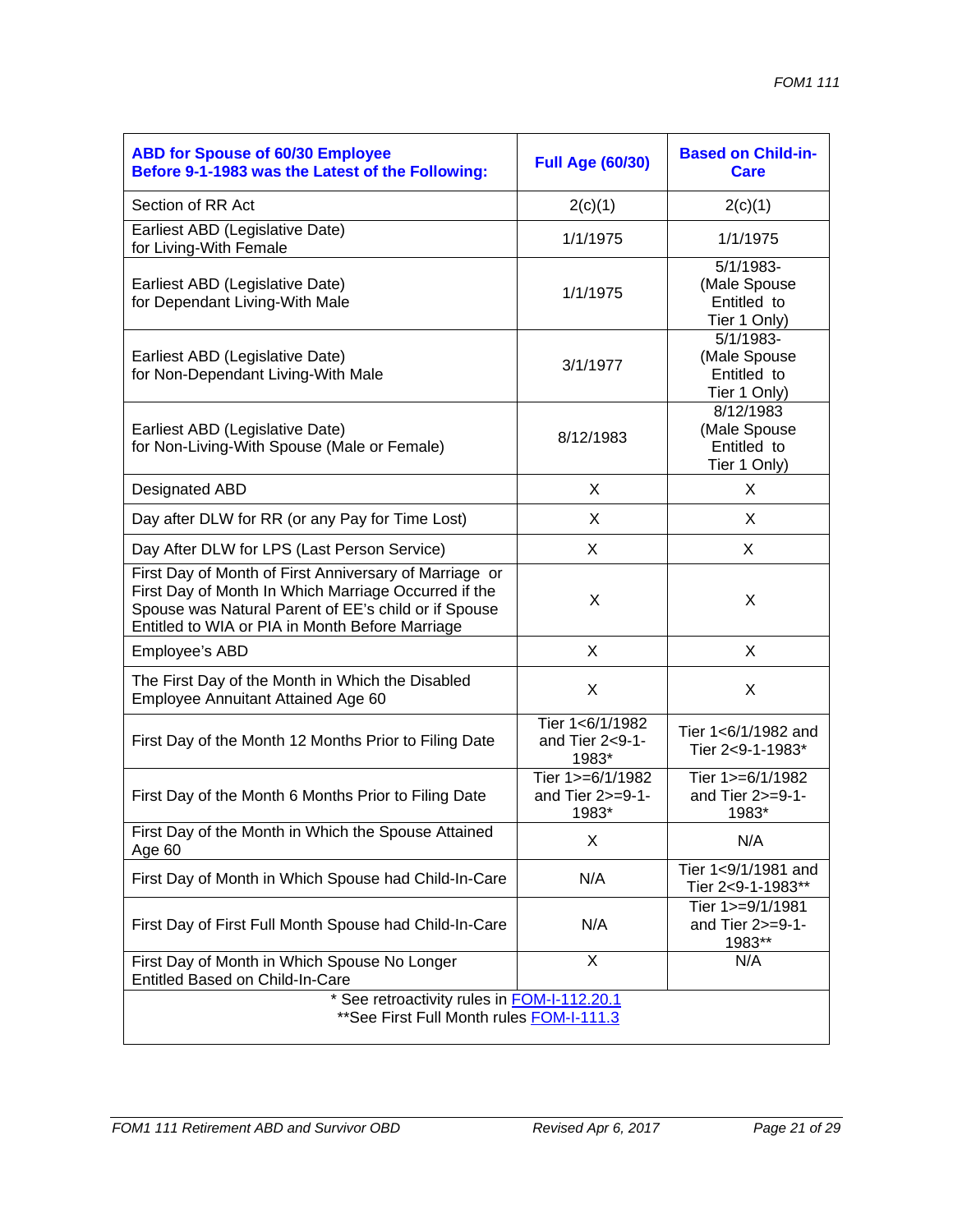## **111.50 1974 RR Act ABD Rules Before 9-1-1983 for Employee and Spouse Based on Less Than 30 Years Service**

## **111.50.1 Employee Age and Service Annuity Less Than 30 Years Service**

| Based on Less than 30 Years Service, the Employee<br>ABD Before 9-1-1983 was the Latest of the<br><b>Following:</b> | <b>Full Age 65</b>                                        | <b>Reduced</b><br><b>Age 62</b>                                                                                                                     |
|---------------------------------------------------------------------------------------------------------------------|-----------------------------------------------------------|-----------------------------------------------------------------------------------------------------------------------------------------------------|
| Section of RR Act                                                                                                   | 2(a)(1(i))                                                | 2(a)(1)(iii)                                                                                                                                        |
| Earliest ABD (Legislative Date)                                                                                     | 1/1/1975                                                  | 1/1/1975                                                                                                                                            |
| Designated ABD                                                                                                      | X                                                         | X                                                                                                                                                   |
| Day After Employee Meets the RR Service Requirement                                                                 | $\overline{X}$                                            | X                                                                                                                                                   |
| Day After DLW for RR (or Pay For Time Lost)                                                                         | X                                                         | X                                                                                                                                                   |
| Day After DLW for LPS (Last Person Service)                                                                         | X                                                         | X                                                                                                                                                   |
| First Day of the Month 12 Months Prior to Filing Date                                                               | Tier $1 < 6/1/1982$<br>and<br>Tier 2 < 9-1-1983*          | Tier $1 < 6/1/1982$<br>and<br>Tier 2 < 9-1-1983*                                                                                                    |
| First Day of the Month 6 Months Prior to Filing Date                                                                | Tier $1 \ge 6/1/1982$<br>and<br>Tier $2 >= 9-1-$<br>1983* | Tier $1 > = 6/1/1982$<br>and<br>Tier 2 >= 9-1-1983<br>only when spouse/<br>divorced spouse<br>annuity could<br>retroact for same 6<br>month period* |
| First Day of Month in Which Application Filed                                                                       | N/A                                                       | Tier $1 \ge 6/1/1982$<br>and<br>Tier $2 \ge 9 - 1 - 1983$<br>when no<br>spouse/divorced<br>spouse annuity could<br>retroact for 6 month<br>period*  |
| First Day of the Month in Which Attained Age 65                                                                     | $\sf X$                                                   | N/A                                                                                                                                                 |
| First Day of the Month In Which Attained Age 62                                                                     | N/A                                                       | Tier 1 < 9/1/1981<br>and<br>Tier $2 < 9 - 1 - 1983**$                                                                                               |
| First Full Month Attained Age 62                                                                                    | N/A                                                       | Tier $1 = \frac{9}{1/1981}$<br>and                                                                                                                  |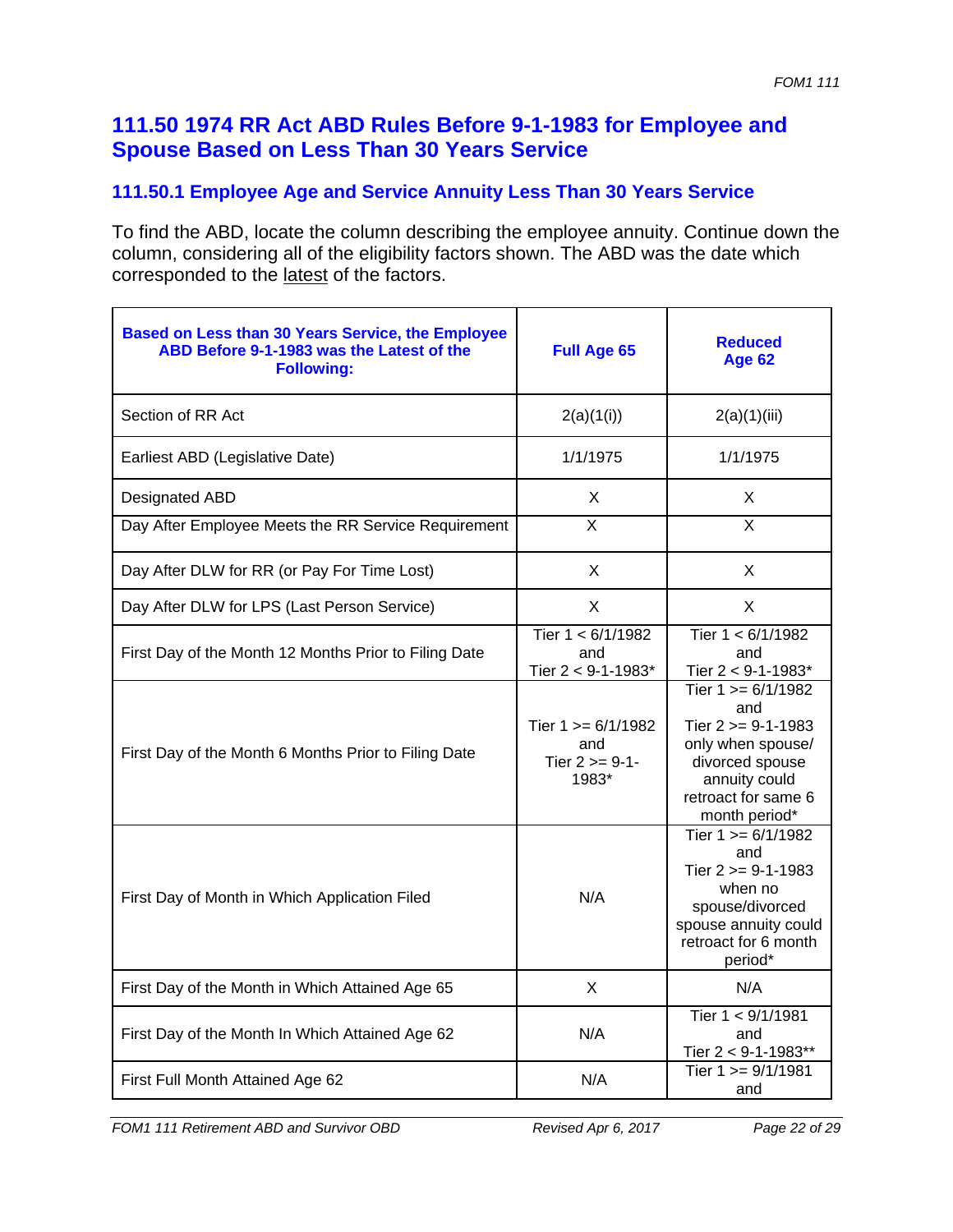| Based on Less than 30 Years Service, the Employee<br>ABD Before 9-1-1983 was the Latest of the<br><b>Following:</b> | <b>Full Age 65</b> | <b>Reduced</b><br><b>Age 62</b> |
|---------------------------------------------------------------------------------------------------------------------|--------------------|---------------------------------|
|                                                                                                                     |                    | Tier $2 \le 9 - 1 - 1983$ **    |
| *See retroactivity rules in FOM-I-112.20.1<br>** See First Full Month rules in FOM-I-111.3                          |                    |                                 |

#### **111.50.2 Spouse of Age and Service Annuitant or Disability Annuitant Who Had Less Than 30 Years Service**

To find the earliest possible spouse annuity ABD, locate the column describing the type of spouse annuity. Continue down the column, considering all of the eligibility factors shown. The ABD is the date which corresponds to the latest of the factors.

| <b>Based on Less than 30 Years</b><br><b>Service, Spouse ABD Before 9-1-</b><br>1983 was the Latest of the Following:                                                                                                           | <b>Full</b><br><b>Age 65</b> | <b>Reduced Age</b><br>62 | <b>Based on Child</b><br>in Care                           |
|---------------------------------------------------------------------------------------------------------------------------------------------------------------------------------------------------------------------------------|------------------------------|--------------------------|------------------------------------------------------------|
| Section of RR Act                                                                                                                                                                                                               | 2(c)(1)                      | 2(c)(2)                  | 2(c)(1)                                                    |
| Earliest ABD (Legislative Date)<br>for Living-With Female                                                                                                                                                                       | 1/1/1975                     | 1/1/1975                 | 1/1/1975                                                   |
| Earliest ABD (Legislative Date)<br>for Dependant Living-With Male                                                                                                                                                               | 1/1/1975                     | 1/1/1975                 | $5/1/1983-$<br>(Male Spouse<br>Entitled to<br>Tier 1 Only) |
| Earliest ABD (Legislative Date)<br>for Non-Dependant Living-With Male                                                                                                                                                           | 3/1/1977                     | 3/1/1977                 | $5/1/1983-$<br>(Male Spouse<br>Entitled to<br>Tier 1 Only) |
| Earliest ABD (Legislative Date)<br>for Non-Living-With Spouse (Male or<br>Female)                                                                                                                                               | 8/12/1983                    | 8/12/1983                | 8/12/1983<br>(Male Spouse<br>Entitled to<br>Tier 1 Only)   |
| Designated ABD                                                                                                                                                                                                                  | X                            | X                        | X                                                          |
| Day After DLW for RR (or Pay For Time<br>Lost)                                                                                                                                                                                  | $\mathsf{x}$                 | X                        | X                                                          |
| Day After DLW for LPS (Last Person<br>Service)                                                                                                                                                                                  | X                            | X                        | X                                                          |
| First Day of Month of First Anniversary of<br>Marriage or First Day of Month In Which<br>Marriage Occurred if the Spouse was<br>Natural Parent of EE's child or if Spouse<br>Entitled to WIA or PIA in Month Before<br>Marriage | X                            | X                        | X                                                          |
| Employee's ABD                                                                                                                                                                                                                  | X                            | X                        | X                                                          |
| The First Day of the Month in Which the<br>Disabled Employee Annuitant Attained Age<br>62                                                                                                                                       | X                            | X                        | X                                                          |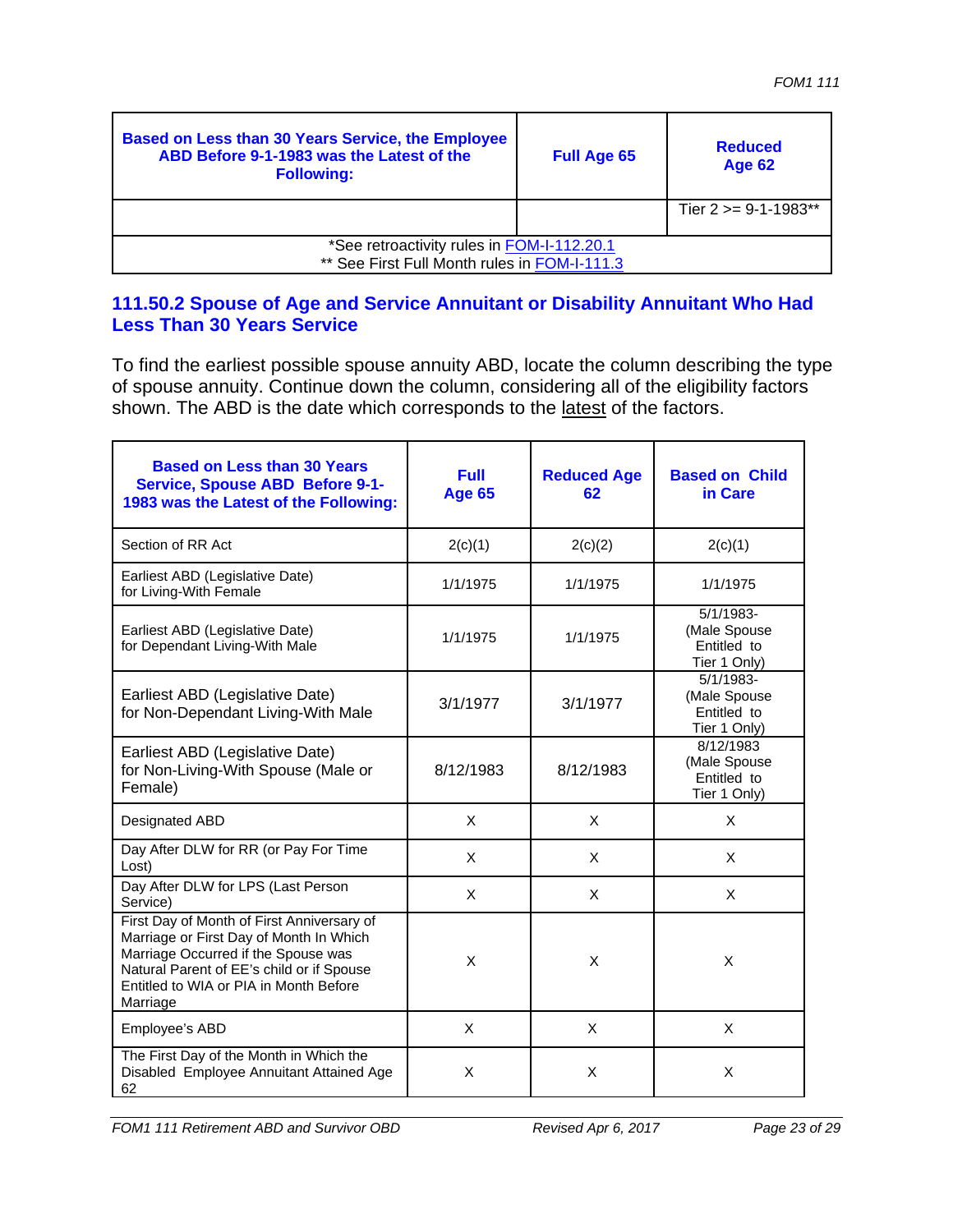| <b>Based on Less than 30 Years</b><br><b>Service, Spouse ABD Before 9-1-</b><br>1983 was the Latest of the Following: | <b>Full</b><br><b>Age 65</b>                 | <b>Reduced Age</b><br>62                      | <b>Based on Child</b><br>in Care           |  |
|-----------------------------------------------------------------------------------------------------------------------|----------------------------------------------|-----------------------------------------------|--------------------------------------------|--|
| First Day of the Month 12 Months Prior to<br><b>Filing Date</b>                                                       | Tier 1<6/1/1982<br>and<br>Tier 2<9-1-1983*   | Tier 1<6/1/1982<br>and<br>Tier 2<9-1-1983*    | Tier 1<6/1/1982 and<br>Tier 2<9-1-1983*    |  |
| First Day of the Month 6 Months Prior to<br><b>Filing Date</b>                                                        | Tier 1>=6/1/1982<br>and<br>Tier 2>=9-1-1983* | N/A                                           | Tier 1>=6/1/1982 and<br>Tier 2>=9-1-1983*  |  |
| First Day of Month in Which Application<br>Filed                                                                      | N/A                                          | Tier 1>=6/1/1982<br>and<br>Tier 2>=9-1-1983*  | N/A                                        |  |
| The First Day of the Month in Which Spouse<br>Attains Age 65                                                          | X                                            | N/A                                           | N/A                                        |  |
| First Day of Month In Which Spouse<br>Attained Age 62                                                                 | N/A                                          | Tier 1>=9/1/1981<br>and<br>Tier 2>=9-1-1983** | N/A                                        |  |
| First Day of First Full Month Spouse<br>Attained Age 62                                                               | N/A                                          | Tier 1>=9/1/1981<br>and<br>Tier 2>=9-1-1983** | N/A                                        |  |
| First Day of Month in Which Spouse had<br>Child-In-Care                                                               | N/A                                          | N/A                                           | Tier 1>=9/1/1981 and<br>Tier 2>=9-1-1983** |  |
| First Day of First Full Month Spouse had<br>Child-In-Care                                                             | N/A                                          | N/A                                           | Tier 1>=9/1/1981 and<br>Tier 2>=9-1-1983** |  |
| First Day of Month in Which Spouse No<br>Longer Entitled Based on Child-in-Care                                       | X                                            | X                                             | N/A                                        |  |
| *See retroactivity rules in FOM-I-112.20.1<br>** See First Full Month rules in FOM-I-111.3                            |                                              |                                               |                                            |  |

## **111.51 1974 RR Act OBD Rules Before 9-1-1983 for Survivor Annuity**

To find the earliest possible survivor annuity OBD before 9-1-1983, locate the column describing the type of annuity. Continue down the column, considering all of the eligibility factors shown. The OBD is the date which corresponds to the latest of the factors.

| Before 9-1-1983, the Survivor<br><b>OBD was the Latest of the</b><br><b>Following:</b>           | <b>Full</b><br>Age | <b>Reduced</b><br><b>Age 62</b> | <b>Based on</b><br><b>Disability</b> | <b>Based on</b><br><b>Child in</b><br>Care | <b>Child or</b><br><b>Student</b> |
|--------------------------------------------------------------------------------------------------|--------------------|---------------------------------|--------------------------------------|--------------------------------------------|-----------------------------------|
| Earliest OBD (Legislative Date) for<br>Widow(er), Parent, Child or Student                       | 1/1/1975           | 1/1/1975                        | 1/1/1975                             | 1/1/1975                                   | 1/1/1975                          |
| Earliest OBD (Legislative Date)<br>For Remarried Widower and<br><b>Surviving Divorced Spouse</b> | 10/1/1981          | 10/1/1981                       | 10/1/1981                            | 10/1/1981                                  | N/A                               |
| Earliest OBD (Legislative Date)<br>For Dependent Grandchildren,                                  | N/A                | N/A                             | N/A                                  | 1/1/1975                                   | 1/1/1975                          |
| Designated OBD                                                                                   | X                  | X                               | X                                    | X                                          | X                                 |
| Day After DLW for RR (or Pay For<br>Time Lost)                                                   | X                  | X                               | X                                    | X                                          | X                                 |
| Employee's DOD                                                                                   | X                  | X                               | X                                    | X                                          | X                                 |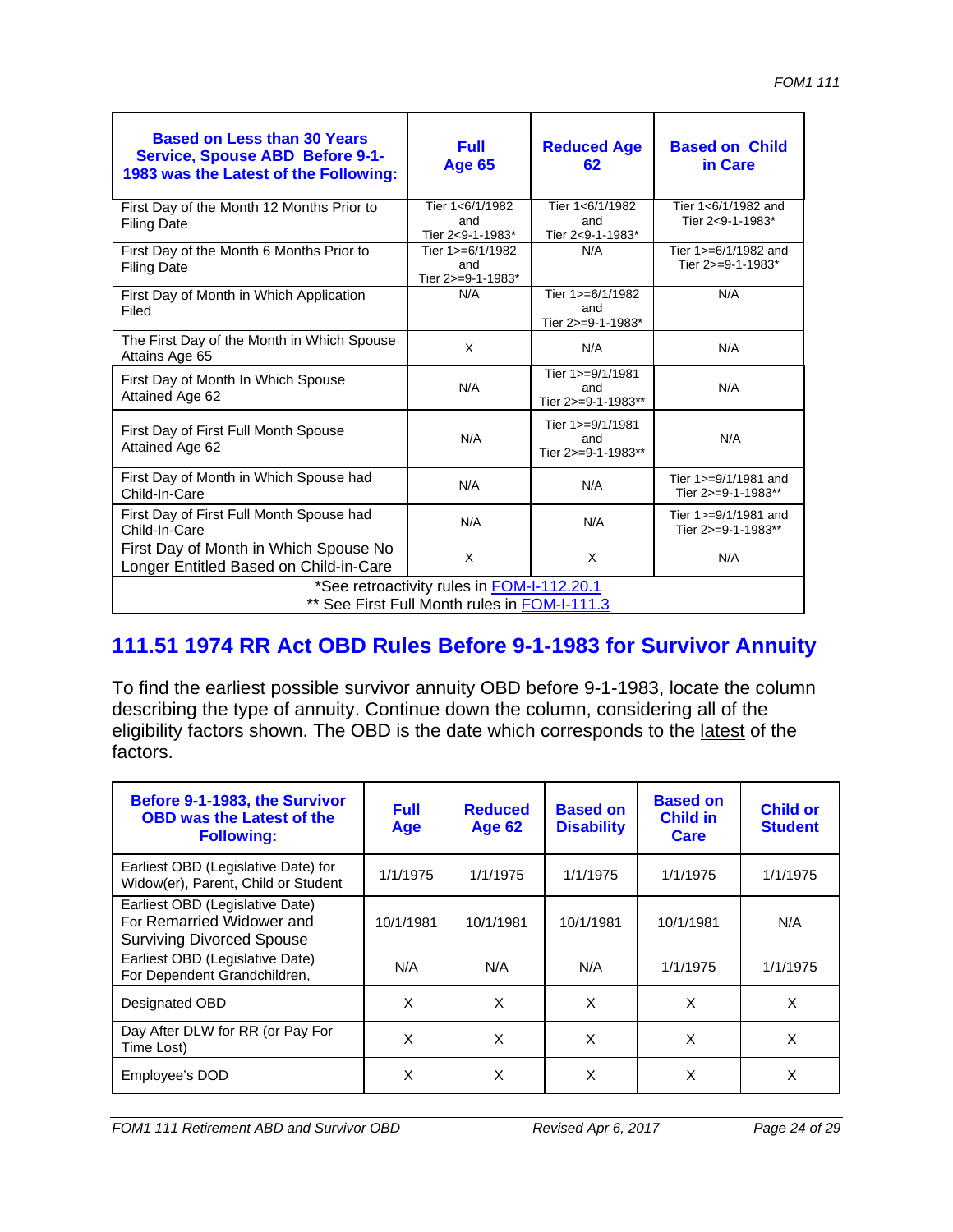| Before 9-1-1983, the Survivor<br><b>OBD was the Latest of the</b><br><b>Following:</b>                                   | <b>Full</b><br>Age | <b>Reduced</b><br><b>Age 62</b> | <b>Based on</b><br><b>Disability</b> | <b>Based on</b><br><b>Child in</b><br>Care | <b>Child or</b><br><b>Student</b> |
|--------------------------------------------------------------------------------------------------------------------------|--------------------|---------------------------------|--------------------------------------|--------------------------------------------|-----------------------------------|
| 12 Months (to the Day) Prior to<br>Application Filing Date if the<br>Application was Filed on or after<br>$9 - 1 - 1954$ | X                  | X                               | X                                    | X                                          | X                                 |
| The First Day of the Month in Which<br>the Widow(er) Attained Age 65                                                     | X                  | N/A                             | N/A                                  | N/A                                        | N/A                               |
| The First Day of the Month in Which<br>the Parent Attained Age 60                                                        | X                  | N/A                             | N/A                                  | N/A                                        | N/A                               |
| The First Day of the Month in Which<br>Widow(er) Attained Age 62                                                         | N/A                | $\times$                        | N/A                                  | N/A                                        | N/A                               |
| The First Day of the Month in Which<br>Widow(er) Attained Age 50                                                         | N/A                | N/A                             | X                                    | N/A                                        | N/A                               |
| The First Day of the Month in Which<br>Widow(er) had Child-In-Care                                                       | N/A                | N/A                             | N/A                                  | X                                          | N/A                               |
| The First Day of the Month in Which<br>the Widow(er) No Longer Entitled<br>Based on Child-in-Care                        | X                  | X                               | X                                    | N/A                                        | N/A                               |
| First Day of Month of FTA, if over<br>age 18                                                                             | N/A                | N/A                             | N/A                                  | N/A                                        | X                                 |

## **111.60 1937 RR Act ABD/OBD Rules**

## **111.60.1 Employee Age and Service 1937 RR Act Annuities**

To find the earliest possible 1937 RR Act employee annuity ABD, locate the column describing the type of employee annuity. Continue down the column, considering all of the eligibility factors shown. The ABD was the date which corresponded to the latest of the factors.

| Under the 1937 RR Act, the Employee<br><b>Age and Service ABD was</b><br>the Latest of the Following: | <b>Full Age</b><br>65 | <b>Full Age</b><br>60 | <b>Reduced</b><br><b>Age 60</b><br>$30$ or<br><b>More</b><br><b>Years</b><br><b>Service</b> | <b>Reduced</b><br><b>Age 62</b><br><b>Less</b><br>than 30<br>Years<br><b>Service</b> |
|-------------------------------------------------------------------------------------------------------|-----------------------|-----------------------|---------------------------------------------------------------------------------------------|--------------------------------------------------------------------------------------|
| Section of 1937 RR Act                                                                                | 2(a)(1)               | 2(a)(2)               | 2(a)(3)                                                                                     | 2(a)(3)                                                                              |
| Earliest ABD (Legislative Date) - Male                                                                | 6/24/1937             | 7/1/1974              | 6/24/1937                                                                                   | 10-1-1961                                                                            |
| Earliest ABD (Legislative Date) - Female                                                              | 6/24/1937             | 1/1/1947              | 6/24/1937                                                                                   | $6 - 1 - 1959$                                                                       |
| Designated ABD                                                                                        | X                     | X                     | X                                                                                           | X                                                                                    |
| Day After Employee Meets the RR Service<br>Requirement                                                | X                     | X                     | X                                                                                           | X                                                                                    |
| Day After DLW for RR (or Pay For Time Lost)                                                           | X                     | X                     | X                                                                                           | X                                                                                    |
| Day After DLW for LPS (Last Person Service)                                                           | X                     | X                     | X                                                                                           | X                                                                                    |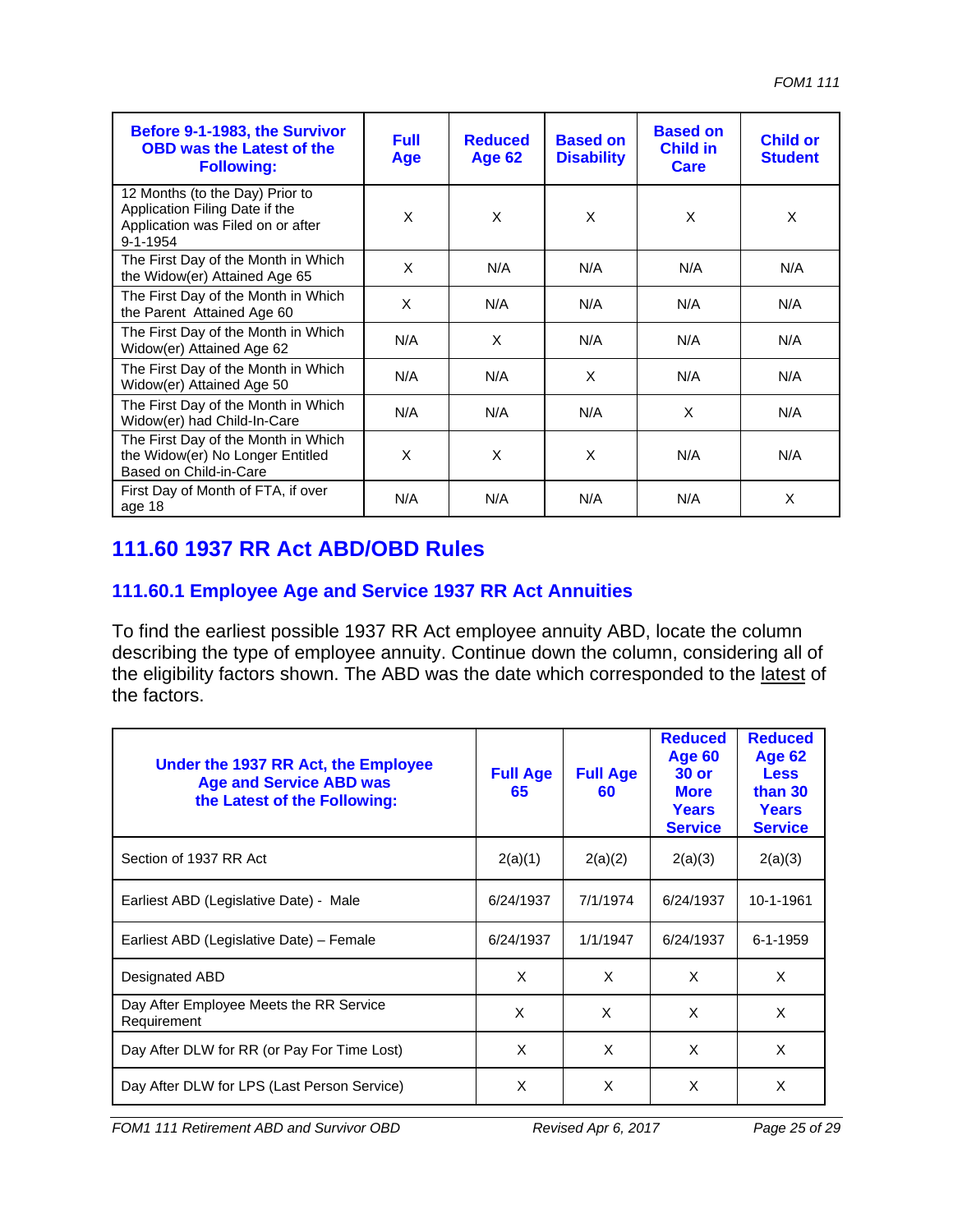| Under the 1937 RR Act, the Employee<br><b>Age and Service ABD was</b><br>the Latest of the Following: | <b>Full Age</b><br>65 | <b>Full Age</b><br>60 | <b>Reduced</b><br>Age 60<br><b>30 or</b><br><b>More</b><br><b>Years</b><br><b>Service</b> | <b>Reduced</b><br><b>Age 62</b><br><b>Less</b><br>than 30<br><b>Years</b><br><b>Service</b> |
|-------------------------------------------------------------------------------------------------------|-----------------------|-----------------------|-------------------------------------------------------------------------------------------|---------------------------------------------------------------------------------------------|
| 12 Months (to the Day) Prior to Filing Date if the<br>Application was Filed on or after 9-1-1954      | X                     | X                     | X                                                                                         | X                                                                                           |
| The First Day of the Month Attained Age 65                                                            | X                     | N/A                   | N/A                                                                                       | N/A                                                                                         |
| Day Attained Age 62                                                                                   | N/A                   | N/A                   | N/A                                                                                       | X                                                                                           |
| Day Attained Age 60                                                                                   | N/A                   | X                     | X                                                                                         | N/A                                                                                         |

#### **111.60.2 Employee Disability 1937 RR Act Annuities**

| <b>Under Current Rules, the Employee Disability Annuity</b><br>ABD is the Latest of the Following: | <b>Occupational</b><br><b>Disability</b> | <b>Total and</b><br><b>Permanent</b><br><b>Based on at least</b><br>120 months RR<br><b>Service</b> |
|----------------------------------------------------------------------------------------------------|------------------------------------------|-----------------------------------------------------------------------------------------------------|
| Section of RR Act                                                                                  | 2(a)(4)                                  | 2(a)(5)                                                                                             |
| Earliest ABD (Legislative Date)                                                                    | $1 - 1 - 1947$                           | 6-24-1937                                                                                           |
| Designated ABD                                                                                     | X                                        | X                                                                                                   |
| First Day of Month After Month Employee Meets the RR<br><b>Service Requirement</b>                 | X                                        | X                                                                                                   |
| Day after DLW for RR or Pay for Time Lost                                                          | X                                        | X                                                                                                   |
| Day after DLW for Last Person Service (LPS)                                                        | X                                        | X                                                                                                   |
| First Day of Month 12 Months Prior to Filing Date                                                  | X                                        | X                                                                                                   |
| First Day of Month Age 60 Attained If Less Than 20 Years<br>of Service                             | X                                        | N/A                                                                                                 |

#### **111.60.3 Spouse 1937 RR Act Annuities**

To find the earliest possible 1937 RR Act spouse annuity ABD, locate the column describing the type of spouse annuity. Continue down the column, considering all of the eligibility factors shown. The ABD was the date which corresponded to the latest of the factors. Note that the 1937 RR Act did not provide for a spouse annuity at age 60.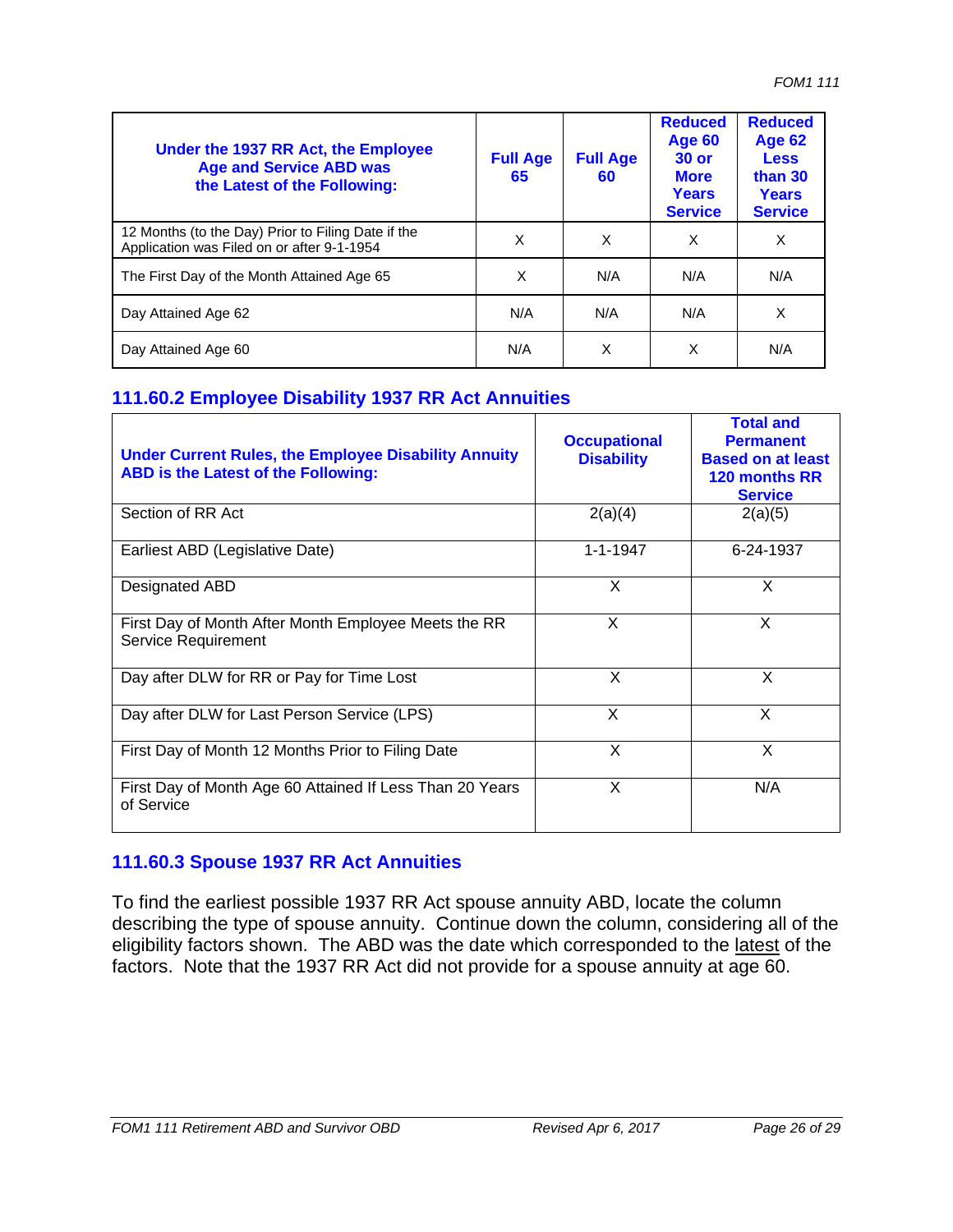| Under the 1937 RR Act, the Spouse ABD<br>was the Latest of the Following:                                                                                             | <b>Full</b><br><b>Age 65</b> | <b>Reduced</b><br><b>Age 62</b> | <b>Based on Child in</b><br>Care                                                             |
|-----------------------------------------------------------------------------------------------------------------------------------------------------------------------|------------------------------|---------------------------------|----------------------------------------------------------------------------------------------|
| Earliest ABD (Legislative Date) for Living-With<br>Female                                                                                                             | 11/1/1951                    | 6/1/1959                        | 11/1/1951 when Child<br>Qualified for CIA<br>11/1/1966 when Child Did<br>Not Qualify for CIA |
| Earliest ABD (Legislative Date)<br>for Dependant Living-With Male                                                                                                     | 11/1/1951                    | 8/1/1959                        | N/A                                                                                          |
| Earliest ABD (Legislative Date)<br>for Dependant Stepchild                                                                                                            | N/A                          | N/A                             | 2/1/1968                                                                                     |
| Earliest ABD (Legislative Date)<br>for Dependant Grandchild or Child disabled<br>Before Age 22                                                                        | N/A                          | N/A                             | 1/1/1973                                                                                     |
| Designated ABD                                                                                                                                                        | X                            | X                               | X                                                                                            |
| Day After DLW for RR (or Pay For Time Lost)                                                                                                                           | X                            | X                               | X                                                                                            |
| Day After DLW for LPS (Last Person Service)                                                                                                                           | X                            | X                               | X                                                                                            |
| First Anniversary of Marriage or Day of<br>Marriage if the Spouse was Natural Parent of<br>EE's Child or if Spouse Entitled to WIA or PIA<br>in Month Before Marriage | X                            | X                               | X                                                                                            |
| Employee's ABD                                                                                                                                                        | X                            | X                               | X                                                                                            |
| Day the Employee Annuitant Attained Age 65                                                                                                                            | X                            | X                               | X                                                                                            |
| 12 Months (to the Day) Prior to Application<br>Filing Date if the Application was Filed on or<br>after 9-1-1954                                                       | X                            | X                               | X                                                                                            |
| The First Day of the Month in Which the<br>Spouse Attained Age 65                                                                                                     | X                            | N/A                             | N/A                                                                                          |
| Day Spouse Attained Age 62                                                                                                                                            | N/A                          | X                               | N/A                                                                                          |
| Day Spouse had Child-In-Care                                                                                                                                          | N/A                          | N/A                             | X                                                                                            |

## **111.60.4 Survivor 1937 RR Act Annuities**

To find the earliest possible 1937 survivor annuity OBD, locate the column describing the type of annuity. Continue down the column, considering all of the eligibility factors shown. The OBD is the date which corresponds to the latest of the factors.

| Under the 1937 RR Act, the<br><b>Survivor OBD was the Latest of</b><br>the Following: | <b>Full</b><br>Age | <b>Reduced</b><br>Age 60 | <b>Based on</b><br><b>Disability</b> | <b>Based on</b><br><b>Child in</b><br>Care | <b>Child or</b><br><b>Student</b> |
|---------------------------------------------------------------------------------------|--------------------|--------------------------|--------------------------------------|--------------------------------------------|-----------------------------------|
| Earliest OBD (Legislative Date) for<br>Widow(er) or Child Under Age 18                | 1/1/1947           | 1/1/1947                 | 2/1/1968<br>for Widows               | $1/1/1947$ for<br>Widow                    | 1/1/1947                          |